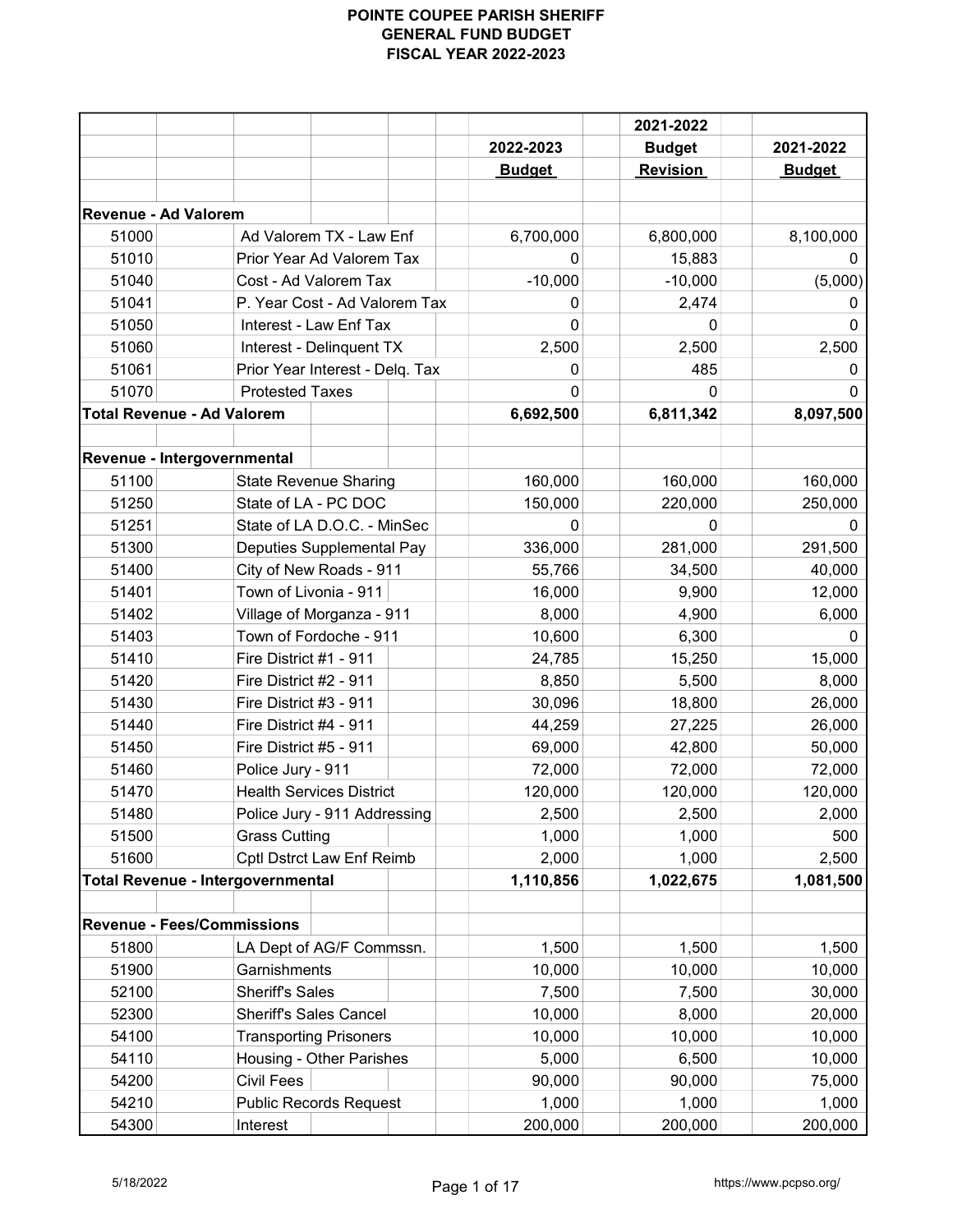|                                |                                         |               | 2021-2022       |               |
|--------------------------------|-----------------------------------------|---------------|-----------------|---------------|
|                                |                                         | 2022-2023     | <b>Budget</b>   | 2021-2022     |
|                                |                                         | <b>Budget</b> | <b>Revision</b> | <b>Budget</b> |
|                                |                                         |               |                 |               |
| 54310                          | Realized G/L Investment                 | 0             | 0               | 0             |
| 54320                          | Unrealized G/L Investment               | 0             | 0               | $\Omega$      |
| 54400                          | <b>Crim Court Fees/Related</b>          | 5,000         | 7,000           | 5,000         |
| 54450                          | Fines, Notices & Costs                  | 50,000        | 50,000          | 50,000        |
| 54455                          | Self Help Repossession                  | 20,000        | 15,000          | 25,000        |
| 54500                          | <b>Court Attendance</b>                 | 5,000         | 5,000           | 10,000        |
| 54600                          | <b>Bonds &amp; Criminal Fees</b>        | 8,000         | 8,000           | 10,000        |
| 54610                          | Sex Offender Registry                   | 5,000         | 5,000           | 5,000         |
| 54625                          | 2% Surety Bond                          | 15,000        | 15,000          | 15,000        |
| 54640                          | Cell I.D. Charge                        | 180,000       | 200,000         | 150,000       |
| 54650                          | 911 Phone Surcharges                    | 75,000        | 75,000          | 90,000        |
| 54660                          | VoIP Surcharge                          | 1,000         | 1,000           | 1,000         |
| 54670                          | Prepaid Wireless 911 S/C                | 50,000        | 50,000          | 50,000        |
|                                | <b>Total Revenue - Fees/Commissions</b> | 749,000       | 765,500         | 768,500       |
|                                |                                         |               |                 |               |
| <b>Revenue - Miscellaneous</b> |                                         |               |                 |               |
| 54808                          | LA HWY Safety Grant                     | 2,572         | 2,058           |               |
| 54965                          | Mardi Gras Reimbursable                 | 1,200         | 900             | 1,200         |
| 54969                          | Fire District #5 Liaison                | 45,000        | 45,738          | 45,000        |
| 54970                          | Resource Officer Reimb                  | 163,000       | 163,000         | 189,000       |
| 55000                          | <b>Other Revenues</b>                   | 0             | 0               | 0             |
| 55005                          | <b>Vending Sales</b>                    | 0             | 1,000           | 8,000         |
| 55010                          | Sale of Equipment                       | 0             | 0               | 0             |
| 55015                          | Entergy - OEP                           | 0             | 0               | 0             |
| 55020                          | Donations                               | 0             | 32,500          | 0             |
| 55021                          | <b>DARE Donations</b>                   | 0             | 0               | 0             |
| 55022                          | <b>Posse Donations</b>                  | 0             | 0               | $\pmb{0}$     |
| 55030                          | Misc. Reimbursables                     | 0             | 2,500           | 0             |
| 55035                          | Vehicle Charge (Off-duty detail)        | 6,000         | 6,000           | 6,000         |
| 55040                          | <b>Telephone Commissions</b>            | 30,000        | 60,000          | 60,000        |
| 55060                          | Redemption                              | 250           | 250             | 250           |
| 55070                          | <b>Drug Operations</b>                  | 0             | 0               | 0             |
| 55071                          | Narcotics Fund                          | 4,000         | 4,000           | 3,000         |
| 55072                          | <b>Forfeited Funds</b>                  | 0             | 7,500           | 0             |
| 55085                          | <b>Unclaimed Property</b>               | 0             | 0               | 0             |
| 55090                          | Insurance Refunds & Reimb               | 0             | 0               | 0             |
| 55095                          | Soc. Sec. Admin. Incentives             | 0             | 0               | 0             |
|                                |                                         |               |                 |               |
| 55100                          | D.C. - Commissary                       | 25,000        | 30,000          | 50,000        |
| 55110                          | Video Poker                             | 25,000        | 25,000          | 15,000        |
| 55120                          | <b>PJury Reimb Food/Housing</b>         | 70,000        | 130,000         | 150,000       |
| 55126                          | <b>LACE Reimb</b>                       | 0             | 0               | 0             |
| 55130                          | Employee Phone Reimb                    | 0             | 0               | 0             |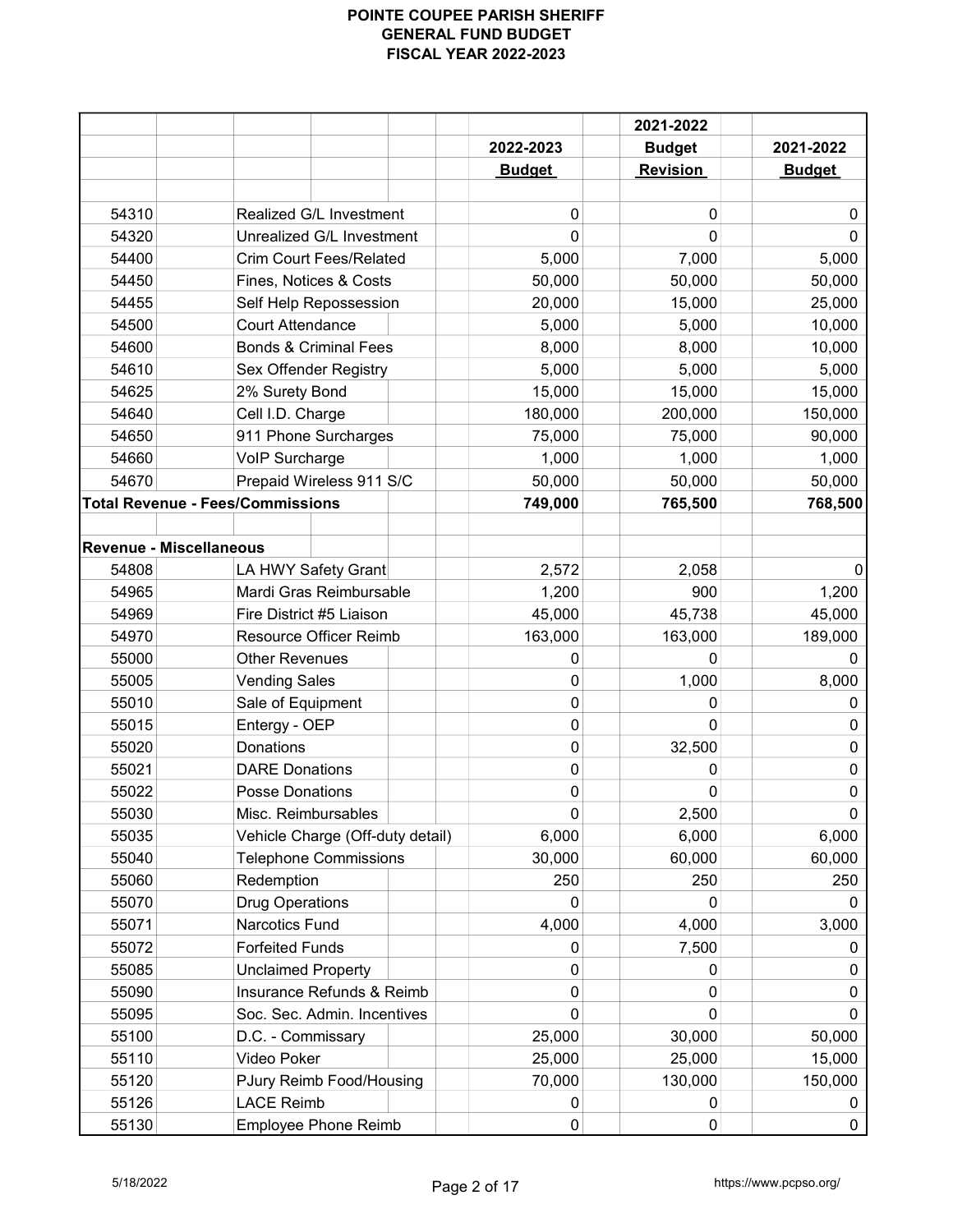|                                      |                                                |               | 2021-2022       |               |
|--------------------------------------|------------------------------------------------|---------------|-----------------|---------------|
|                                      |                                                | 2022-2023     | <b>Budget</b>   | 2021-2022     |
|                                      |                                                | <b>Budget</b> | <b>Revision</b> | <b>Budget</b> |
|                                      |                                                |               |                 |               |
| 55140                                | PJury 911 Supplement                           | 0             | 0               | $\mathbf{0}$  |
| <b>Total Revenue - Miscellaneous</b> |                                                | 369,450       | 510,446         | 527,450       |
|                                      |                                                |               |                 |               |
|                                      |                                                |               |                 |               |
| <b>TOTAL REVENUE</b>                 |                                                | 8,921,806     | 9,109,963       | 10,474,950    |
| <b>Other Sources of Funds</b>        |                                                |               |                 |               |
| 56000                                | Transfers In                                   | 0             | 0               | 0             |
| 58000                                | FEMA/State Disaster Asst.                      | 0             | 38,586          | 0             |
| <b>Total Other Sources of Funds</b>  |                                                | 0             | 38,586          | 0             |
|                                      |                                                |               |                 |               |
| <b>TOTAL REVENUE</b>                 |                                                |               |                 |               |
|                                      | & OTHER SOURCES OF FUNDS                       | 8,921,806     | 9,148,549       | 10,474,950    |
|                                      |                                                |               |                 |               |
| <b>EXPENDITURES:</b>                 |                                                |               |                 |               |
|                                      |                                                |               |                 |               |
|                                      | <b>General Administration - Department #01</b> |               |                 |               |
| 70105                                | Salaries - General Admst. (9)                  | 540,000       | 530,000         | 560,000       |
| 70106                                | Overtime Pay                                   | 2,500         | 2,500           | 1,000         |
| 70107                                | Sick Pay                                       | 10,000        | 10,000          | 10,000        |
| 70108                                | Supplemental Pay (3)                           | 18,000        | 18,000          | 18,000        |
| 70109                                | Part-Time Pay (7)                              | 75,000        | 75,000          | 55,000        |
| 70111                                | S.S. & M/C Taxes Employer                      | 13,800        | 12,000          | 13,500        |
| 70112                                | Insurance - Health & Life                      | 420,000       | 350,000         | 450,000       |
| 70113                                | Pension                                        | 70,000        | 70,000          | 76,000        |
| 70114                                | Unemployment                                   | 1,000         | 1,000           | 1,500         |
| 70116                                | <b>Employee Asst Program</b>                   | 500           | 550             | 550           |
| 70117                                | Donations                                      | 1,000         | 1,000           | 1,000         |
| 70120                                | Ammunition                                     | 0             | 0               | 0             |
| 70121                                | Supplies                                       | 10,000        | 10,000          | 10,000        |
| 70122                                | Printing                                       | 3,000         | 3,000           | 3,000         |
| 70123                                | Uniforms & Clothing Allow                      | 6,600         | 4,000           | 4,000         |
| 70124                                | <b>Small Equipment</b>                         | 3,000         | 3,000           | 3,000         |
| 70126                                | Fuel                                           | 35,000        | 25,000          | 25,000        |
| 70127                                | Parts, On-Site Mnt                             | 5,000         | 5,000           | 4,000         |
| 70128                                | <b>Tires</b>                                   | 1,000         | 1,000           | 1,000         |
| 70130                                | Purchased Prof. & Tech                         | 70,000        | 58,000          | 62,000        |
| 70131                                | Accounting/Audit Contract                      | 60,000        | 65,000          | 60,000        |
| 70132                                | Legal Contracted                               | 100,000       | 100,000         | 80,000        |
| 70133                                | Radio Service & Repairs                        | 500           | 500             | 500           |
| 70134                                | Computer HW & SW Maint.                        | 35,000        | 30,000          | 50,000        |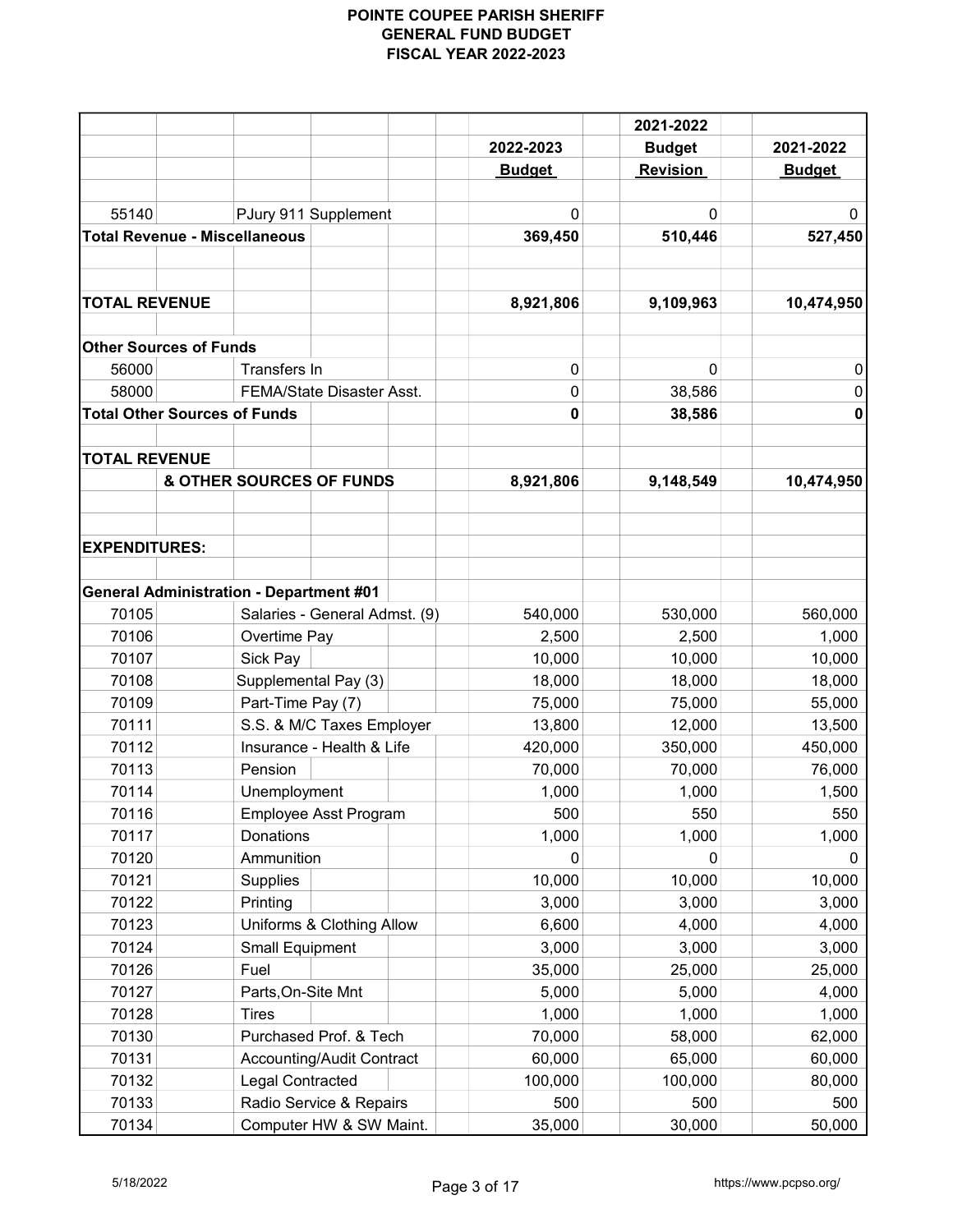|                                         |                                     |               | 2021-2022       |               |
|-----------------------------------------|-------------------------------------|---------------|-----------------|---------------|
|                                         |                                     | 2022-2023     | <b>Budget</b>   | 2021-2022     |
|                                         |                                     | <b>Budget</b> | <b>Revision</b> | <b>Budget</b> |
|                                         |                                     |               |                 |               |
| 70135                                   | Repairs & Maintenance               | 500           | 500             | 500           |
| 70136                                   | Vehicle Maint Off-Site              | 10,000        | 10,000          | 15,000        |
| 70137                                   | <b>Equip/Rental Maint Agreement</b> | 2,500         | 2,500           | 2,500         |
| 70138                                   | Security/Alarm Services             | 0             | 0               | 0             |
| 70140                                   | Dues & Subscriptions                | 19,000        | 19,000          | 18,000        |
| 70144                                   | <b>Internet Service</b>             | 24,000        | 24,000          | 24,000        |
| 70145                                   | Postage                             | 10,000        | 10,000          | 10,000        |
| 70146                                   | Posse' Expenses                     | 2,000         | 2,000           | 2,000         |
| 70150                                   | Training, Education, Conf           | 5,000         | 5,000           | 5,000         |
| 70154                                   | Laptop Service/Equip                | 500           | 400             | 600           |
| 70155                                   | <b>Business Meals</b>               | 1,500         | 1,500           | 1,500         |
| 70160                                   | General Liability Ins.              | 250,000       | 250,000         | 250,000       |
| 70161                                   | Property & Auto Liab Ins            | 300,000       | 300,000         | 300,000       |
| 70162                                   | Telephone                           | 50,000        | 50,000          | 54,000        |
| 70164                                   | Pagers & Mobile Phones              | 1,750         | 1,750           | 1,750         |
| 70165                                   | Rent & Lease                        | 2,000         | 2,000           | 2,000         |
| 70166                                   | Bank Service & Interest Charges     | 60,000        | 60,000          | 60,000        |
| 70167                                   | Freight                             | 500           | 500             | 500           |
| 70168                                   | Debt Service Expense                | 0             | 0               | 0             |
| 70169                                   | Physicals & Medical                 | 5,000         | 5,000           | 5,000         |
| 70179                                   | Vehicle Captital Equip .\$500       | 3,500         | 4,000           | 4,000         |
| 70180                                   | Capital Equipment > \$500           | 7,500         | 4,000           | 4,000         |
| 70181                                   | <b>Capital Lease Payments</b>       | 0             | 0               | 0             |
| 70182                                   | Computer Purchases > \$500          | 4,000         | 2,000           | 2,000         |
| 70183                                   | Weapons & Firearms                  | 0             | 0               | 0             |
| 70184                                   | Vehicles                            | 70,000        | 26,000          | 34,000        |
| 70193                                   | License & Fees                      | 2,000         | 2,000           | 2,000         |
| 70194                                   | Advertising                         | 5,000         | 5,000           | 5,000         |
| 70195                                   | <b>Estimated Claims Expense</b>     | 150,000       | 150,000         | 150,000       |
| <b>Total Department #01</b>             |                                     | 2,467,150     | 2,311,700       | 2,442,400     |
|                                         |                                     |               |                 |               |
| <b>Criminal Patrol - Department #10</b> |                                     |               |                 |               |
| 71005                                   | Salaries - Road Patrol (23)         | 750,000       | 700,000         | 780,000       |
| 71006                                   | Overtime Pay                        | 80,000        | 80,000          | 90,000        |
| 710106                                  | OT-LA HWY Safety                    | 2,750         | 2,058           | 0             |
| 71007                                   | Sick Pay                            | 25,000        | 25,000          | 25,000        |
| 71008                                   | Supplemental Pay (21)               | 126,000       | 120,000         | 126,000       |
| 71009                                   | Part-Time Pay (15)                  | 80,000        | 75,000          | 82,000        |
| 71011                                   | S.S. & M/C Taxes Employer           | 18,000        | 18,000          | 18,000        |
| 71012                                   | Insurance - Health & Life           | 264,000       | 220,000         | 265,000       |
| 71013                                   | Pension                             | 112,000       | 112,000         | 112,000       |
| 71014                                   | Unemployment                        | 2,000         | 1,500           | 2,600         |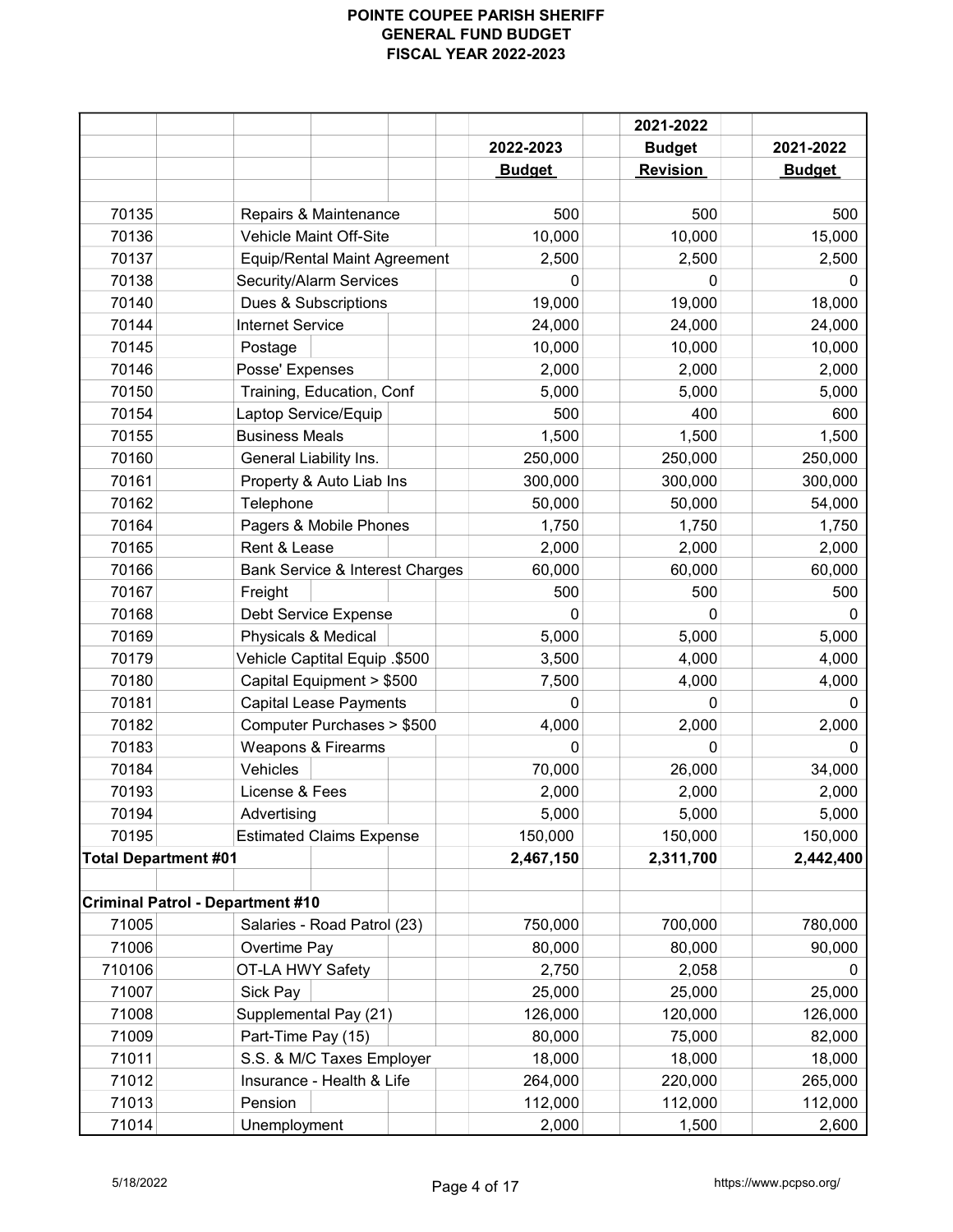|                             |                                        |               | 2021-2022       |               |
|-----------------------------|----------------------------------------|---------------|-----------------|---------------|
|                             |                                        | 2022-2023     | <b>Budget</b>   | 2021-2022     |
|                             |                                        | <b>Budget</b> | <b>Revision</b> | <b>Budget</b> |
|                             |                                        |               |                 |               |
| 71018                       | <b>Kennel Time</b>                     | 0             | 0               | 0             |
| 71020                       | Ammunition                             | 0             | 0               | 0             |
| 71021                       | Supplies                               | 3,000         | 3,000           | 3,000         |
| 71022                       | Printing                               | 3,000         | 3,000           | 3,000         |
| 71023                       | Uniforms & Clothing Allow              | 7,000         | 10,000          | 10,000        |
| 71024                       | <b>Small Equipment</b>                 | 13,000        | 13,000          | 13,000        |
| 71025                       | Film & Developing                      | 0             | 0               | 0             |
| 71026                       | Fuel                                   | 225,000       | 150,000         | 140,000       |
| 71027                       | Parts/On-Site Mnt                      | 15,000        | 18,000          | 15,000        |
| 71028                       | <b>Tires</b>                           | 500           | 500             | 500           |
| 71030                       | Purchased Prof & Techn                 | 7,000         | 7,000           | 5,000         |
| 71033                       | Radio Service & Repair                 | 1,500         | 1,500           | 1,000         |
| 71034                       | Computer Hdw/SFW Equip Mt              | 14,000        | 16,000          | 16,000        |
| 71035                       | Repairs & Maintenance                  | 1,000         | 1,000           | 1,000         |
| 71036                       | Vehicle Maintenance Off-Site           | 50,000        | 50,000          | 50,000        |
| 71037                       | <b>Equip Rental Maint Agrmt</b>        | 1,500         | 1,500           | 1,500         |
| 71040                       | Dues & Subscriptions                   | 1,000         | 1,000           | 2,500         |
| 71045                       | Postage                                | 0             | 0               | 0             |
| 71050                       | Training, Ed, Conferences              | 10,000        | 10,000          | 10,000        |
| 71054                       | Laptop Service/Equip                   | 5,000         | 15,500          | 18,000        |
| 71055                       | <b>Business Meals</b>                  | 1,000         | 1,000           | 1,000         |
| 71062                       | Telephone                              | 0             | 0               | $\Omega$      |
| 71063                       | <b>Utilities</b>                       | 0             | 0               | 0             |
| 71064                       | Pagers & Mobile Phones                 | 16,050        | 5,000           | 3,500         |
| 71067                       | Freight                                | 500           | 500             | 500           |
| 71069                       | Physicals & Medical                    | 2,500         | 2,500           | 5,000         |
| 71070                       | Travel                                 | 0             | 0               | $\pmb{0}$     |
| 71071                       | K-9 Exp/Vet Care                       | 0             | $\Omega$        | 0             |
| 71079                       | Vehicle Cap. Equip > \$500             | 26,255        | 70,500          | 72,000        |
| 71080                       | Capital Equipment > \$500              | 33,500        | 55,000          | 55,000        |
| 71081                       | <b>Capital Lease Payments</b>          | 0             | 0               | $\Omega$      |
| 71082                       | Computer Purchases > \$500             | 12,000        | 4,000           | 5,000         |
| 71083                       | Weapons & Firearms                     | 0             | 0               | $\Omega$      |
| 71084                       | Vehicles                               | 180,000       | 207,500         | 280,000       |
| 71085                       | Boats & Other Movables                 |               |                 |               |
| 71093                       | Licenses & Fees                        | 6,000         | 4,000           | 3,000         |
| <b>Total Department #10</b> |                                        | 2,095,055     | 2,004,558       | 2,215,100     |
|                             |                                        |               |                 |               |
|                             | <b>Communications - Department #12</b> |               |                 |               |
| 71205                       | Salaries (11)                          | 355,000       | 330,000         | 335,000       |
| 71206                       | Overtime Pay                           | 40,000        | 60,000          | 40,000        |
| 71207                       | Sick Pay                               | 10,000        | 10,000          | 10,000        |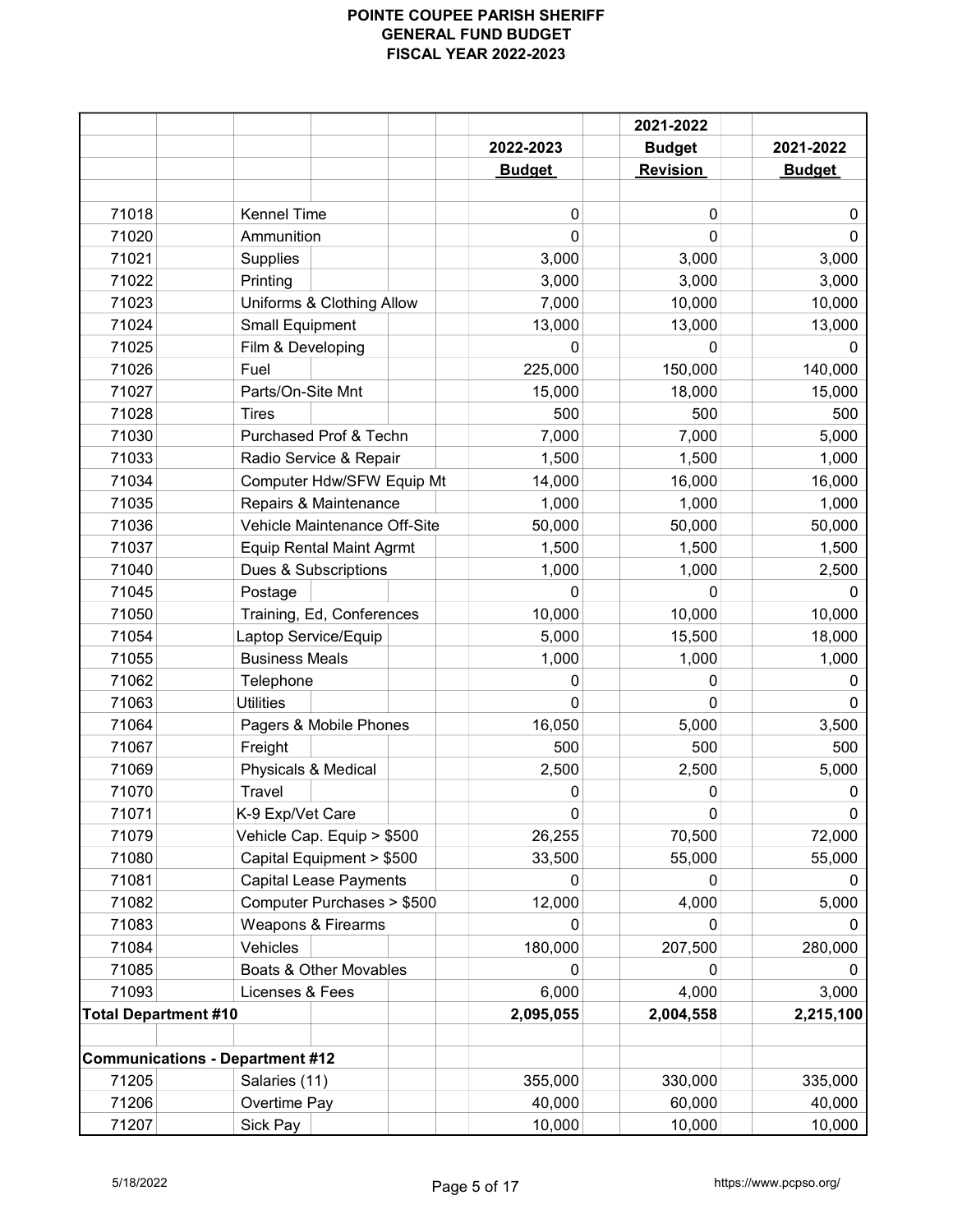|       |                             |                                     |               | 2021-2022       |               |
|-------|-----------------------------|-------------------------------------|---------------|-----------------|---------------|
|       |                             |                                     | 2022-2023     | <b>Budget</b>   | 2021-2022     |
|       |                             |                                     | <b>Budget</b> | <b>Revision</b> | <b>Budget</b> |
|       |                             |                                     |               |                 |               |
| 71208 |                             | Supplemental Pay (3)                | 18,000        | 18,000          | 12,000        |
| 71209 | Part-Time Pay               |                                     | 7,500         | 10,000          | 10,000        |
| 71211 |                             | S.S. & M/C Taxes Employer           | 6,200         | 6,200           | 6,200         |
| 71212 |                             | Insurance - Health & Life           | 115,000       | 110,000         | 115,000       |
| 71213 | Pension                     |                                     | 46,000        | 42,000          | 46,000        |
| 71214 | Unemployment                |                                     | 1,000         | 750             | 1,000         |
| 71220 | Ammunition                  |                                     | 0             | 0               | 0             |
| 71221 | Supplies                    |                                     | 5,000         | 5,000           | 5,000         |
| 71222 | Printing                    |                                     | 500           | 250             | 500           |
| 71223 |                             | Uniforms & Clothing Allow           | 3,000         | 3,000           | 3,000         |
| 71224 | <b>Small Equipment</b>      |                                     | 4,000         | 2,500           | 4,000         |
| 71226 | Fuel                        |                                     | 11,000        | 8,000           | 6,000         |
| 71227 | Parts/On-Site Mnt           |                                     | 500           | 500             | 500           |
| 71228 | <b>Tires</b>                |                                     | 1,000         | 1,000           | 1,000         |
| 71230 |                             | Purchased Prof & Tech Serv          | 7,500         | 7,500           | 9,000         |
| 71233 |                             | Radio Services & Repairs            | 500           | 500             | 500           |
| 71234 |                             | Computer HW & SW Maint              | 120,000       | 110,000         | 120,000       |
| 71235 |                             | Repairs & Maintenance               | 8,000         | 8,000           | 8,000         |
| 71236 |                             | Vehicle Maintenance                 | 4,000         | 6,000           | 4,000         |
| 71237 |                             | <b>Equip/Rental Maint Agree</b>     | 20,000        | 18,000          | 20,000        |
| 71239 |                             | <b>Disposal/Janitorial Services</b> | 3,000         | 2,500           | 2,500         |
| 71240 |                             | Dues & Subscriptions                | 3,500         | 3,500           | 3,500         |
| 71244 | <b>Internet Service</b>     |                                     | 25,000        | 24,500          | 24,500        |
| 71250 |                             | Training, Ed, Conferences           | 5,000         | 5,500           | 5,000         |
| 71254 | Laptop Service/Equip        |                                     | 500           | 2,000           | 2,000         |
| 71255 | <b>Business Meals</b>       |                                     | 0             | 0               | 0             |
| 71262 | Telephone                   |                                     | 0             | 0               | $\pmb{0}$     |
| 71263 | <b>Utilities</b>            |                                     | 30,000        | 30,000          | 30,000        |
| 71264 |                             | Pagers & Mobile Phones              | 2,200         | 2,000           | 2,000         |
| 71267 | Freight                     |                                     | 250           | 250             | 250           |
| 71269 | Physicals & Medical         |                                     | 3,000         | 2,000           | 3,000         |
| 71279 |                             | Vehicle Capital Equipment           | 3,400         | 0               | 0             |
| 71280 |                             | Capital Equipment > \$500           | 10,000        | 10,000          | 11,000        |
| 71281 |                             | <b>Capital Lease Payments</b>       | $\Omega$      | $\Omega$        | 0             |
| 71282 |                             | Computer Purchases > \$500          | 2,500         | 4,000           | 4,000         |
| 71284 | Vehicles                    |                                     | 26,000        | 0               | $\Omega$      |
| 71286 |                             | Building Improvements > \$500       | 20,000        | 5,000           | 20,000        |
| 71293 | Licenses & Fees             |                                     | 150           | 150             | 150           |
|       | <b>Total Department #12</b> |                                     | 918,200       | 848,600         | 864,600       |
|       |                             |                                     |               |                 |               |
|       | Juvenile - Department #14   |                                     |               |                 |               |
| 71405 |                             | Salaries & Wages (8)                | 240,000       | 230,000         | 215,000       |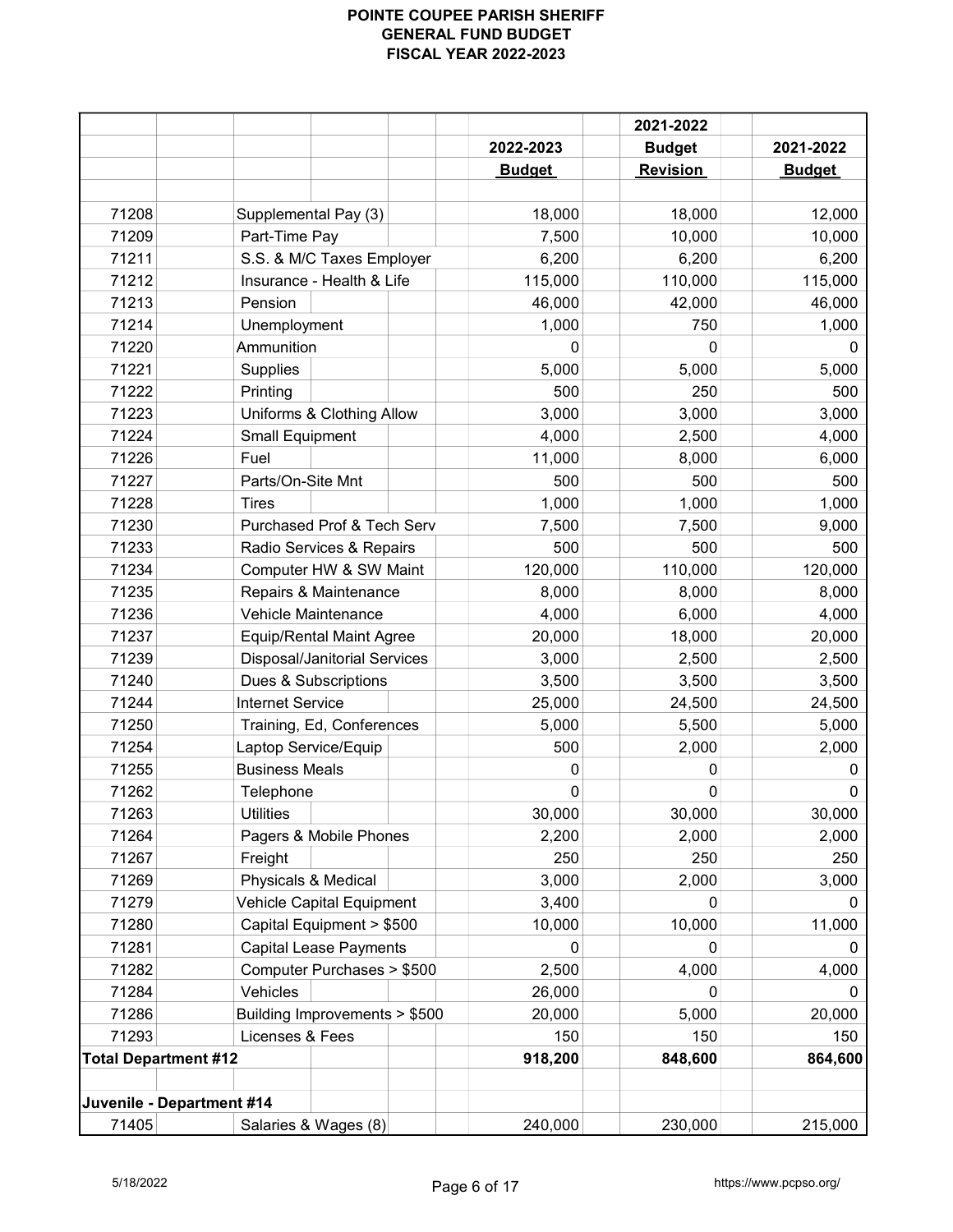|       |                                     |               | 2021-2022       |               |
|-------|-------------------------------------|---------------|-----------------|---------------|
|       |                                     | 2022-2023     | <b>Budget</b>   | 2021-2022     |
|       |                                     | <b>Budget</b> | <b>Revision</b> | <b>Budget</b> |
|       |                                     |               |                 |               |
| 71406 | Overtime Pay                        | 12,000        | 16,000          | 10,000        |
| 71407 | Sick Pay                            | 10,000        | 7,500           | 10,500        |
| 71408 | Supplemental Pay (7)                | 54,000        | 40,000          | 33,500        |
| 71409 | Part-time Pay (1)                   | 1,000         | 500             | 2,500         |
| 71411 | S.S. & M/C Taxes Employer           | 5,500         | 4,400           | 4,200         |
| 71412 | Insurance - Health & Life           | 80,000        | 78,000          | 77,000        |
| 71413 | Pension                             | 38,000        | 35,500          | 35,500        |
| 71414 | Unemployement                       | 550           | 500             | 550           |
| 71421 | Supplies                            | 1,000         | 1,000           | 1,000         |
| 71422 | Printing                            | 500           | 500             | 500           |
| 71423 | Uniforms - Clothing Allow           | 3,000         | 4,000           | 5,500         |
| 71424 | <b>Small Equipment</b>              | 1,500         | 1,000           | 2,000         |
| 71425 | Film & Developing                   | 0             | $\Omega$        | 0             |
| 71426 | Fuel                                | 35,000        | 22,000          | 25,000        |
| 71427 | Parts/On-Site Maint                 | 8,000         | 7,000           | 5,000         |
| 71428 | <b>Tires</b>                        | 500           | 500             | 500           |
| 71430 | Purchased Prof & Tech               | 3,500         | 3,500           | 3,000         |
| 71433 | Radio Service & Repairs             | 200           | 200             | 200           |
| 71434 | Computer HDW/SFT/Equip              | 3,000         | 4,500           | 3,000         |
| 71435 | Repairs & Maintenance               | 200           | 200             | 200           |
| 71436 | Vehicle Maintenance Off-Site        | 14,000        | 11,000          | 14,000        |
| 71437 | Equp Rental/Mnt. Agr (x comp)       | 0             | 0               | O             |
| 71438 | Security / Alarm Services           | 0             | $\Omega$        | 0             |
| 71440 | Dues & Subscriptions                | 1,000         | 500             | 1,000         |
| 71442 | <b>DARE Expenses &amp; Supplies</b> | 2,000         | 2,000           | 2,000         |
| 71444 | <b>Internet Service</b>             | 0             | $\Omega$        | 0             |
| 71450 | Training, Ed., Conference           | 11,000        | 12,000          | 9,000         |
| 71454 | Laptop Service/Equip                | 2,000         | 3,000           | 2,000         |
| 71455 | <b>Business Meals</b>               | 500           | 500             | 500           |
| 71462 | Telephone                           | 0             |                 | 0             |
| 71463 | <b>Utilities</b>                    | 0             | 0               | $\Omega$      |
| 71464 | Pagers & Mobile Phones              | 2,200         | 2,000           | 1,500         |
| 71467 | Freight                             | 100           | 100             | 100           |
| 71469 | Physicals & Medical                 | 1,000         | 1,000           | 1,000         |
| 71470 | Travel                              | 0             |                 | O             |
| 71479 | Vehicle Capital Equipment           | 0             | 0               |               |
| 71480 | Capital Equipment > \$500           | 2,000         | 1,000           | 2,000         |
| 71482 | Computer Purchases > \$500          | 4,000         | 8,000           | 3,000         |
| 71484 | Vehicles                            | $\Omega$      | 0               | 0             |
| 71490 | Miscellaneous                       | $\mathbf 0$   | 0               | 0             |
| 71493 | Licenses & Fees                     | 500           | 500             | 500           |
| 71494 | Advertising                         | 500           | 500             | 500           |
|       |                                     |               |                 |               |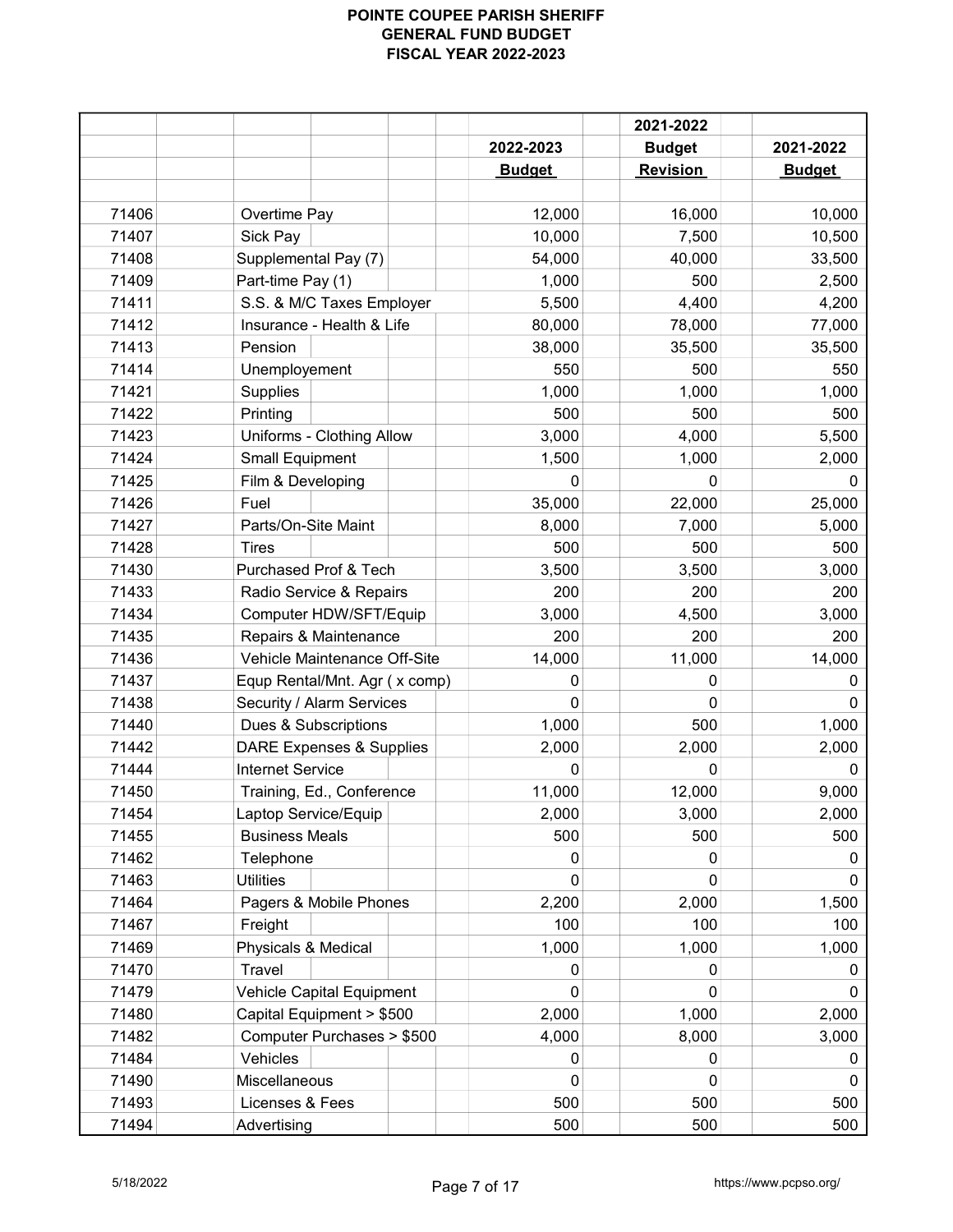|                                    |                           |               | 2021-2022       |               |
|------------------------------------|---------------------------|---------------|-----------------|---------------|
|                                    |                           | 2022-2023     | <b>Budget</b>   | 2021-2022     |
|                                    |                           | <b>Budget</b> | <b>Revision</b> | <b>Budget</b> |
|                                    |                           |               |                 |               |
| <b>Total Department #14</b>        |                           | 538,250       | 498,900         | 471,750       |
|                                    |                           |               |                 |               |
| <b>Detectives - Department #16</b> |                           |               |                 |               |
| 71605                              | Salaries (8)              | 330,000       | 250,000         | 290,000       |
| 71606                              | Overtime                  | 25,000        | 20,000          | 25,000        |
| 71607                              | Sick Pay                  | 20,000        | 10,000          | 20,000        |
| 71608                              | Supplemental Pay (7)      | 42,000        | 42,000          | 42,000        |
| 71609                              | Part-Time Pay             | 0             | 0               | 0             |
| 71611                              | S.S. & M/C Taxes Employer | 5,700         | 4,700           | 5,700         |
| 71612                              | Insurance - Health & Life | 125,000       | 105,000         | 100,000       |
| 71613                              | Pension                   | 45,000        | 40,000          | 51,000        |
| 71614                              | Unemployment              | 1,500         | 500             | 1,500         |
| 71618                              | Kennel Time               | 0             | 0               | 0             |
| 71619                              | <b>Training Supplies</b>  | 3,000         | 3,500           | 3,000         |
| 71620                              | Ammunition                | 30,000        | 25,000          | 30,000        |
| 71621                              | <b>Supplies</b>           | 6,000         | 7,000           | 6,000         |
| 71622                              | Printing                  | 1,000         | 1,000           | 1,000         |
| 71623                              | Uniforms & Clothing Allow | 6,000         | 5,000           | 4,500         |
| 71624                              | <b>Small Equipment</b>    | 7,500         | 5,000           | 5,000         |
| 71626                              | Fuel                      | 35,000        | 25,000          | 32,000        |
| 71627                              | Parts/On-Site Maint       | 3,000         | 3,000           | 3,000         |
| 71628                              | <b>Tires</b>              | 500           | 500             | 500           |
| 71630                              | Purchased Prof & Tech     | 3,000         | 2,000           | 2,000         |
| 71633                              | Radio Services & Repairs  | 500           | 500             | 500           |
| 71634                              | Computer HW & SW Maint    | 20,000        | 17,000          | 16,000        |
| 71635                              | Repairs & Maintenance     | 500           | 500             | 500           |
| 71636                              | Vehicle Maintenance       | 6,000         | 5,000           | 6,000         |
| 71637                              | Eq Rent/Maint (xcomptr)   | 3,500         | 3,000           | 3,500         |
| 71638                              | Security/Alarm Services   | 500           | 500             | 500           |
| 71639                              | Disposal/Janitorial Serv  | 0             |                 | $\Omega$      |
| 71640                              | Dues & Subscriptions      | 1,000         | 1,000           | 1,500         |
| 71644                              | <b>Internet Service</b>   | 23,250        | 23,250          | 23,250        |
| 71650                              | Training, Ed, Conferences | 3,000         | 3,000           | 4,000         |
| 71654                              | Laptop Service/Equipment  | 1,500         | 5,000           | 5,000         |
| 71655                              | <b>Business Meals</b>     | 500           | 500             | 500           |
| 71662                              | Telephone                 | 0             | 0               | 0             |
| 71663                              | <b>Utilities</b>          | 7,000         | 7,000           | 7,000         |
| 71664                              | Pagers & Mobile Phones    | 7,700         | 4,000           | 4,000         |
| 71667                              | Freight                   | 250           | 250             | 250           |
| 71669                              | Physicals & Med           | 2,000         | 2,000           | 2,000         |
| 71670                              | Travel                    | 0             | 0               | 0             |
| 71671                              | K-9 Maintenance           | 0             | 0               | 0             |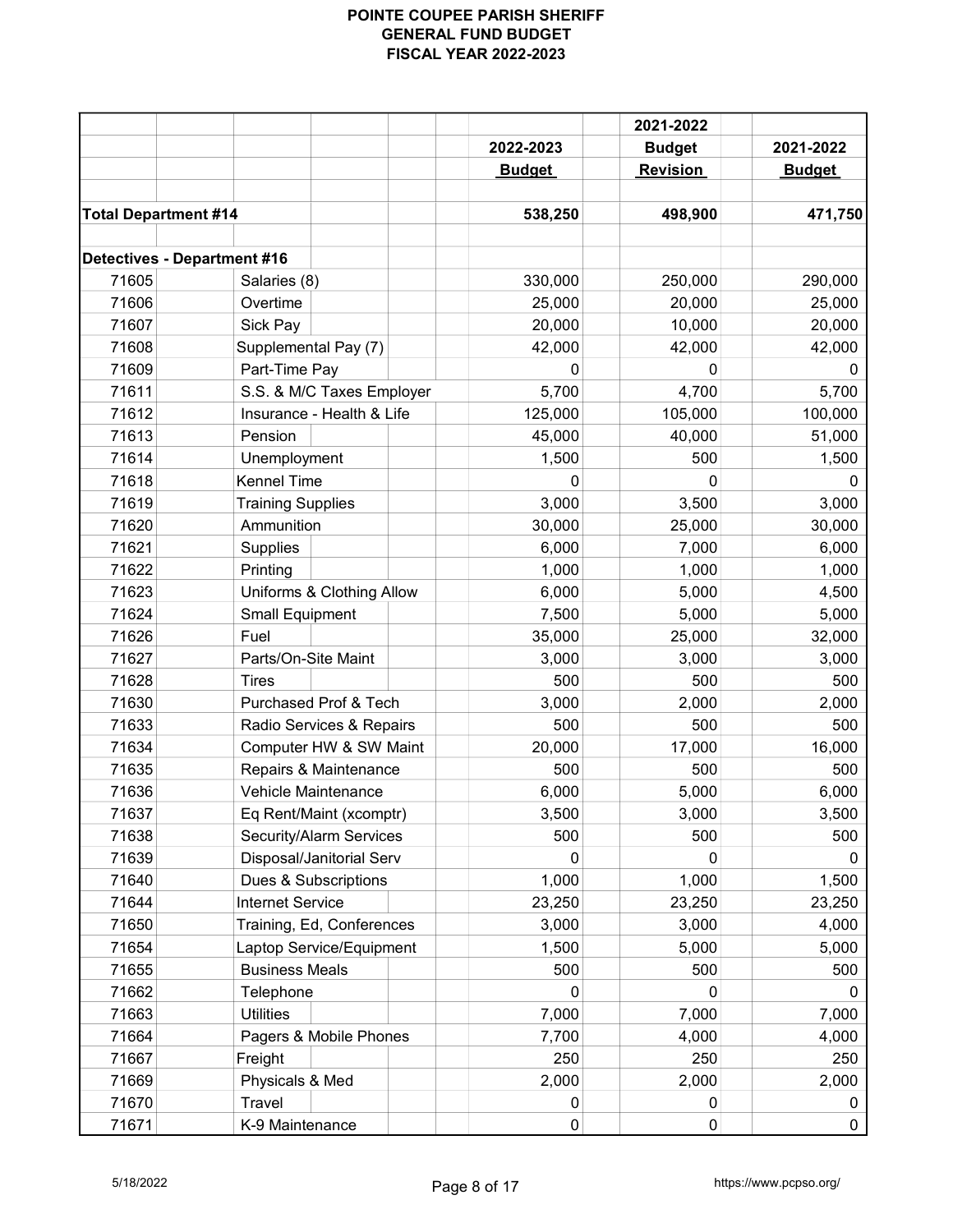|                                  |                                        |               | 2021-2022       |               |
|----------------------------------|----------------------------------------|---------------|-----------------|---------------|
|                                  |                                        | 2022-2023     | <b>Budget</b>   | 2021-2022     |
|                                  |                                        | <b>Budget</b> | <b>Revision</b> | <b>Budget</b> |
|                                  |                                        |               |                 |               |
| 71679                            | Vehicle Capitial Equip > \$500         | 4,000         | 3,425           | 4,000         |
| 71680                            | Capital Equipment > \$500              | 21,000        | 2,000           | 2,000         |
| 71682                            | Computer Purchases > \$500             | 4,000         | 0               | 4,000         |
| 71683                            | <b>Weapons &amp; Firearms</b>          | 32,000        | 3,500           | 5,500         |
| 71684                            | Vehicles                               | 40,000        | 34,820          | 35,000        |
| 71687                            | Use of Forfeiture Proceeds             | 0             | 0               | 0             |
| 71688                            | <b>Task Force Expenses</b>             | 0             | $\Omega$        | 0             |
| 71689                            | Drug Buys                              | 1,000         | 1,000           | $\mathbf{0}$  |
| 71693                            | Licenses & Fees                        | 750           | 750             | 750           |
| 71694                            | Advertising                            | 0             | 0               | 0             |
| <b>Total Department #16</b>      |                                        | 869,150       | 667,195         | 747,950       |
|                                  | <b>Narcotics Fund - Department #17</b> |               |                 |               |
| 71724                            | Small Equip & Furniture                | 0             | 0               | 0             |
| 71734                            | Comp Hw&Sw Maint/Supp                  | 0             | 0               | 0             |
| 71735                            | Repair & Maint. (Xvehicle)             | 0             | 0               | 0             |
| 71754                            | Laptop/Camera Serv/Equip               | 0             | 0               | $\mathbf{0}$  |
| 71783                            | Weapons & Firearms                     | 0             | 0               | $\mathbf 0$   |
| 71789                            | Buys (Drugs, Weapons)                  |               | 2,000           | 10,000        |
| <b>Total Department #17</b>      |                                        | 10,000        | 2,000           | 10,000        |
|                                  | Firing Range Project - Department #18  |               |                 |               |
| 71821                            | <b>Supplies</b>                        | 250           | 250             | 250           |
| 71824                            | Small Equip & Furniture                | 750           | 750             | 750           |
| 71830                            | Purchased Prof & Tech                  | 1,000         | 750             | 1,000         |
| 71863                            | <b>Utilities</b>                       | 250           | 250             | 0             |
| <b>Total Department #18</b>      |                                        | 2,250         | 2,000           | 2,000         |
|                                  |                                        |               |                 |               |
| <b>SRT/JTF7 - Department #19</b> |                                        |               |                 |               |
| 71906                            | Overtime                               | 25,000        | 15,000          | 15,000        |
| 71911                            | S.S. & M/C Taxes-Employer              | 200           | 200             | 100           |
| 71912                            | Insurance - Health & Life              | 1,000         | 1,500           | 500           |
| 71914                            | Unemployment                           | 25            | 25              | 25            |
| 71921                            | <b>Supplies</b>                        | 1,000         | 2,500           | 1,000         |
| 71923                            | Uniforms & Clothing Allowance          | 5,000         | 4,000           | 5,000         |
| 71924                            | Small Equip & Furniture                | 12,000        | 10,500          | 5,000         |
| 71926                            | Fuel, Oil & Grease                     | 4,000         | 4,000           | 4,000         |
| 71927                            | Parts/Vehicle Mnt. - On site           | 5,000         | 5,000           | 5,000         |
| 71928                            | <b>Tires</b>                           | 1,000         | 1,000           | 1,000         |
| 71930                            | Purchased Prof & Tech                  | 3,000         | 3,500           | 3,500         |
| 71934                            | Computer HW & SW maint/supp            | 150           | 500             | 150           |
| 71935                            | Repairs & Maintenance                  | 5,000         | 3,000           | 5,000         |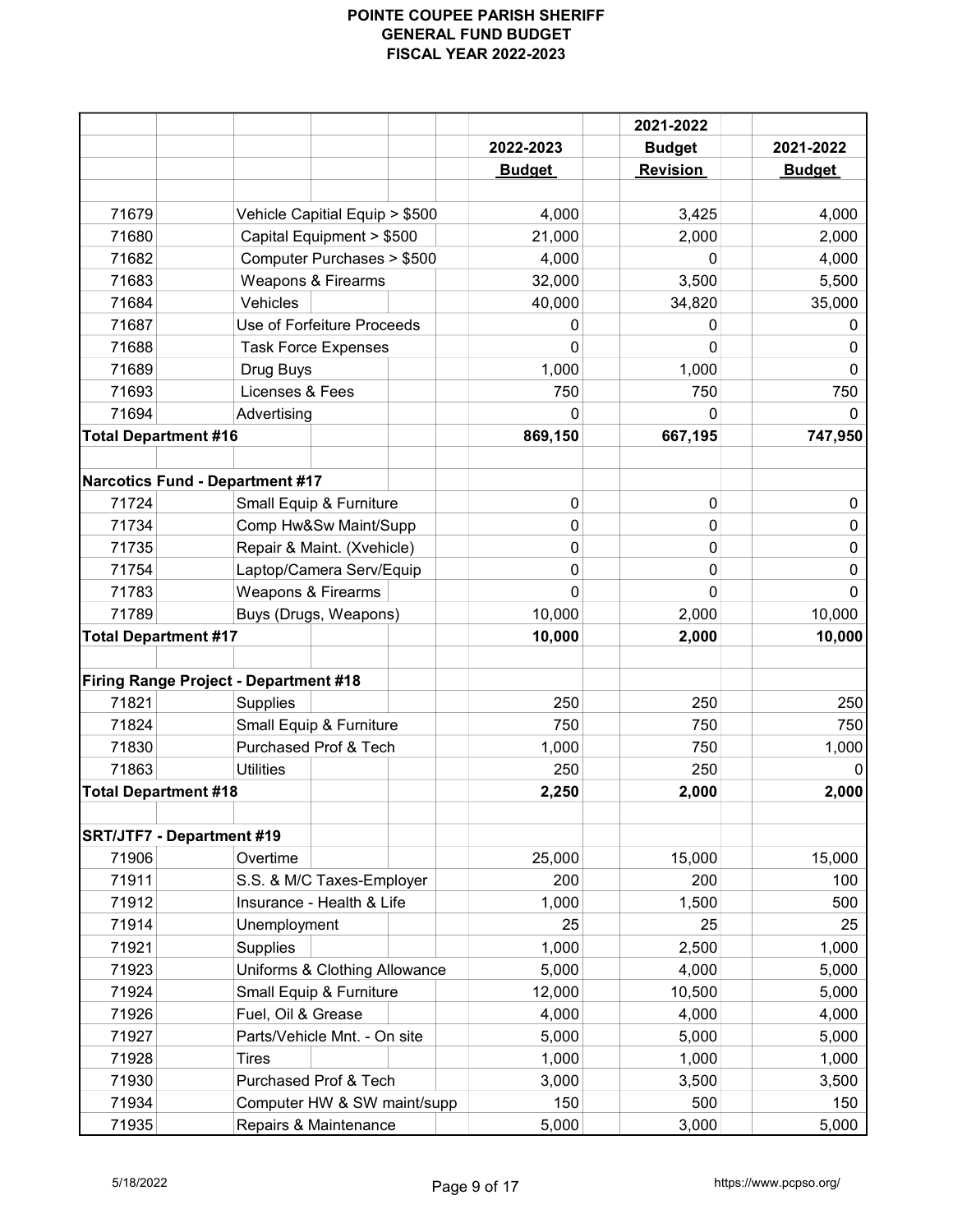|                                      |                            |               | 2021-2022       |               |
|--------------------------------------|----------------------------|---------------|-----------------|---------------|
|                                      |                            | 2022-2023     | <b>Budget</b>   | 2021-2022     |
|                                      |                            | <b>Budget</b> | <b>Revision</b> | <b>Budget</b> |
|                                      |                            |               |                 |               |
| 71936                                | Vehicle Mnt - Off site     | 4,000         | 4,000           | 4,000         |
| 71950                                | Training, Ed & Conferences | 5,000         | 3,500           | 3,500         |
| 71955                                | <b>Business Meals</b>      | 1,000         | 500             | 500           |
| 71967                                | Freight                    | 500           | 500             | 500           |
| 71980                                | Capital Equip > \$500      | 4,700         | 5,500           | 4,000         |
| 71982                                | Vehicles                   | 0             | 5,400           | 0             |
| 71985                                | Boats & Other Movables     | 0             | 0               | 0             |
| 71993                                | Licenses & Fees            | 1,000         | 1,000           | 250           |
| <b>Total Department #19</b>          |                            | 78,575        | 71,125          | 58,025        |
|                                      |                            |               |                 |               |
| <b>Civil Office - Department #20</b> |                            |               |                 |               |
| 72005                                | Salaries (10)              | 475,000       | 420,000         | 450,000       |
| 72006                                | Overtime Pay               | 7,500         | 7,500           | 9,000         |
| 72007                                | Sick Pay                   | 20,000        | 20,000          | 20,000        |
| 72008                                | Supplemental Pay (2)       | 12,000        | 10,000          | 6,000         |
| 72009                                | Part-Time Pay              | 18,000        | 15,000          | 18,000        |
| 72011                                | S.S. & M/C Taxes Employer  | 7,500         | 7,000           | 7,400         |
| 72012                                | Insurance - Health & Life  | 125,000       | 100,000         | 111,000       |
| 72013                                | Pension                    | 55,000        | 55,000          | 50,000        |
| 72014                                | Unemployment               | 1,000         | 1,000           | 1,000         |
| 72015                                | Deferred Comp              | 0             | 0               | 0             |
| 72021                                | Supplies                   | 12,000        | 12,000          | 10,000        |
| 72022                                | Printing                   | 4,000         | 3,000           | 4,000         |
| 72023                                | Uniforms & Clothing Allow  | 4,000         | 3,600           | 3,500         |
| 72024                                | <b>Small Equipment</b>     | 3,500         | 3,000           | 3,500         |
| 72026                                | Fuel                       | 7,500         | 5,000           | 4,000         |
| 72027                                | Parts/On-Site Maint        | 2,000         | 2,000           | 2,000         |
| 72028                                | Tires                      | 500           | 500             | 500           |
| 72030                                | Purchased Prof & Tech      | 4,000         | 4,000           | 5,000         |
| 72033                                | Radio Services & Repairs   | 200           | 200             | 200           |
| 72034                                | Computer HW & SW Maint     | 53,000        | 52,000          | 50,000        |
| 72035                                | Repairs & Maintenance      | 2,000         | 2,000           | 2,000         |
| 72036                                | Vehicle Maintenance        | 3,000         | 2,000           | 4,000         |
| 72037                                | Equip Maint/Rental         | 7,000         | 7,000           | 7,000         |
| 72038                                | Security/Alarm Services    | 500           | 500             | 500           |
| 72040                                | Dues & Subscriptions       | 3,200         | 3,200           | 3,200         |
| 72044                                | Internet/Cable Service     | 700           | 650             | 650           |
| 72045                                | Postage                    | 0             | 0               | 0             |
| 72050                                | Training, Ed, Conferences  | 3,000         | 3,000           | 3,000         |
| 72054                                | Laptop Service/Equipment   | 400           | 500             | 500           |
| 72055                                | <b>Business Meals</b>      | 500           | 500             | 500           |
| 72062                                | Telephone                  | 0             | 0               | 0             |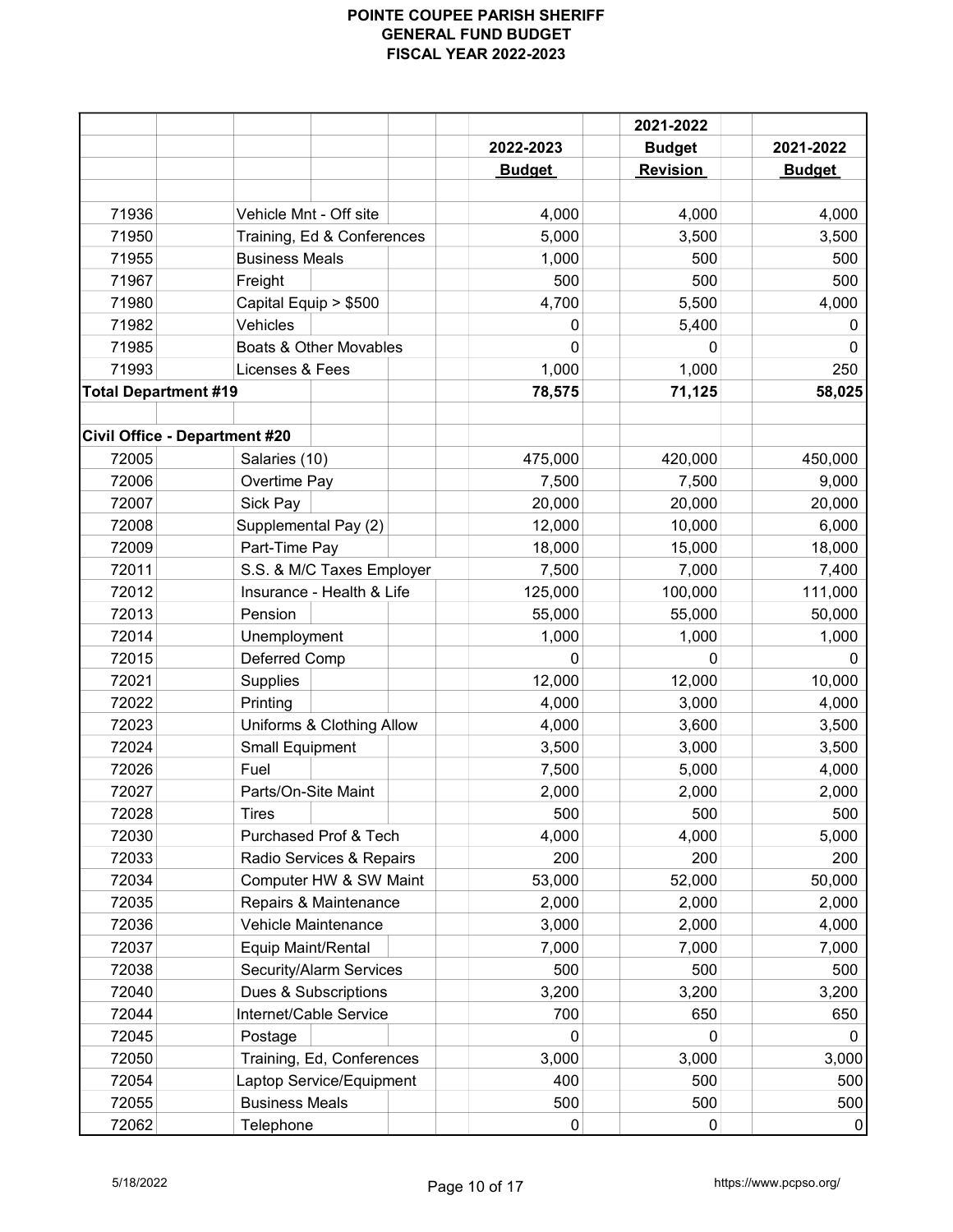|                             |                                            |               | 2021-2022       |               |
|-----------------------------|--------------------------------------------|---------------|-----------------|---------------|
|                             |                                            | 2022-2023     | <b>Budget</b>   | 2021-2022     |
|                             |                                            | <b>Budget</b> | <b>Revision</b> | <b>Budget</b> |
|                             |                                            |               |                 |               |
| 72064                       | Pagers & Mobile Phones                     | 1,400         | 1,500           | 2,000         |
| 72067                       | Freight                                    | 500           | 500             | 500           |
| 72069                       | Physicals/Medical                          | 1,500         | 1,500           | 1,500         |
| 72080                       | <b>Capital Equipment</b>                   | 4,000         | 2,000           | 4,000         |
| 72082                       | Comp Purchases > \$500                     | 6,000         | 3,000           | 6,000         |
| 72083                       | <b>Weapons &amp; Firearms</b>              | 0             |                 | 0             |
| 72084                       | Vehicles                                   | 0             | 0               | 0             |
| 72086                       | Building Improvement>\$500                 | 0             | 0               | 0             |
| 72090                       | Miscellaneous                              | 0             | 0               | 0             |
| 72093                       | Licenses & Fees                            | 500           | 500             | 500           |
| 72094                       | Advertising                                | O             |                 |               |
| <b>Total Department #20</b> |                                            | 845,900       | 749,150         | 790,950       |
|                             |                                            |               |                 |               |
|                             | <b>Narcotics Division - Department #27</b> |               |                 |               |
| 72705                       | Salaries (4)                               | 157,000       | 145,000         | 145,000       |
| 72706                       | Overtime                                   | 20,000        | 15,000          | 35,000        |
| 72707                       | Sick Pay                                   | 10,000        | 10,000          | 10,000        |
| 72708                       | Supplemental Pay (4)                       | 24,000        | 24,000          | 24,000        |
| 72709                       | Part-Time Pay                              | 0             |                 | 0             |
| 72711                       | S.S. & M/C Taxes Employer                  | 3,000         | 2,700           | 2,700         |
| 72712                       | Insurance - Health & Life                  | 54,000        | 45,000          | 50,000        |
| 72713                       | Pension                                    | 25,500        | 25,000          | 30,500        |
| 72714                       | Unemployment                               | 1,000         | 500             | 1,000         |
| 72718                       | Kennel Time                                | 0             | 0               | 0             |
| 72719                       | <b>Training Supplies</b>                   | 0             | 0               | 0             |
| 72720                       | Ammunition                                 | 0             | $\Omega$        | $\Omega$      |
| 72721                       | <b>Supplies</b>                            | 3,000         | 3,000           | 3,000         |
| 72722                       | Printing                                   | 500           | 500             | 500           |
| 72723                       | Uniforms & Clothing Allow                  | 3,000         | 2,000           | 3,000         |
| 72724                       | <b>Small Equipment</b>                     | 3,000         | 2,000           | 3,000         |
| 72726                       | Fuel                                       | 37,000        | 30,000          | 25,000        |
| 72727                       | Parts/On-Site Maint                        | 3,000         | 3,000           | 2,000         |
| 72728                       |                                            | 500           | 500             | 500           |
|                             | Tires<br>Purchased Prof & Tech             |               |                 | 1,000         |
| 72730                       |                                            | 1,000         | 2,400           |               |
| 72733                       | Radio Services & Repairs                   | 500           | 500             | 500           |
| 72734                       | Computer HW & SW Maint                     | 1,000         | 2,000           | 2,000         |
| 72735                       | Repairs & Maintenance                      | $\Omega$      | 0               | 0             |
| 72736                       | Vehicle Maintenance                        | 3,000         | 5,500           | 2,000         |
| 72737                       | Eq Rent/Maint (xcomptr)                    | 0             | $\Omega$        | 0             |
| 72738                       | Security/Alarm Services                    | 0             | 0               | 0             |
| 72739                       | Disposal/Janitorial Serv                   | 0             | 0               | 0             |
| 72740                       | Dues & Subscriptions                       | 500           | 750             | 750           |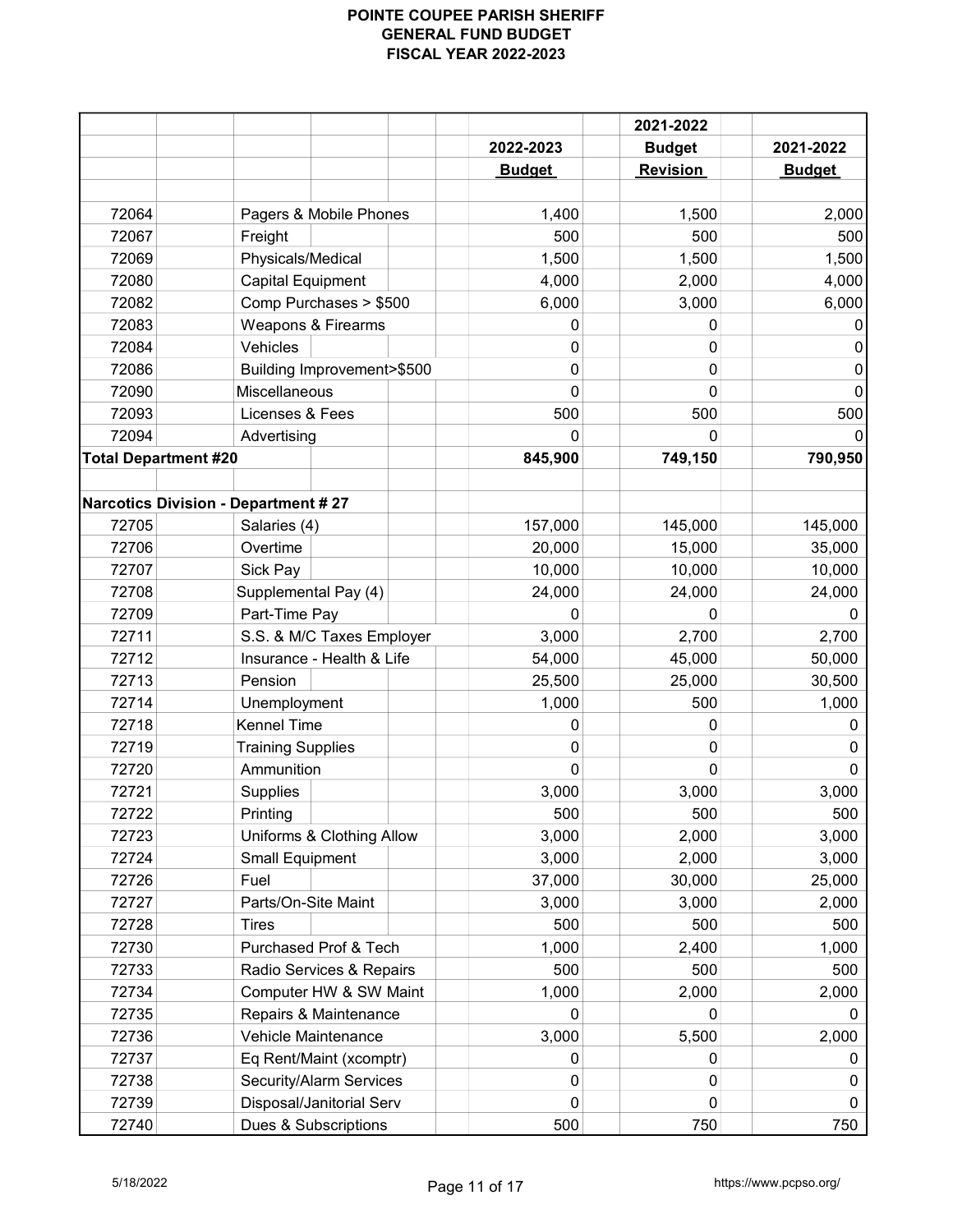|       |                                 |               | 2021-2022       |               |
|-------|---------------------------------|---------------|-----------------|---------------|
|       |                                 | 2022-2023     | <b>Budget</b>   | 2021-2022     |
|       |                                 | <b>Budget</b> | <b>Revision</b> | <b>Budget</b> |
|       |                                 |               |                 |               |
| 72744 | <b>Internet Service</b>         | 0             | 0               | 0             |
| 72750 | Training, Ed, Conferences       | 4,000         | 3,000           | 3,000         |
| 72754 | Laptop Service/Equipment        | 800           | 3,000           | 3,000         |
| 72755 | <b>Business Meals</b>           | 500           | 500             | 2,000         |
| 72762 | Telephone                       | 0             | 0               | 0             |
| 72763 | <b>Utilities</b>                | 0             | O               | 0             |
| 72764 | Pagers & Mobile Phones          | 4,500         | 2,500           | 2,500         |
| 72767 | Freight                         | 250           | 250             | 250           |
| 72769 | Physicals & Med                 | 1,500         | 1,500           | 1,500         |
| 72770 | <b>Travel</b>                   | 0             | 0               | 0             |
| 72771 | K-9 Maintenance                 | 7,000         | 5,000           | 5,000         |
| 72779 | Vehicle Capitial Equip > \$500  | 5,000         | 6,508           | 8,000         |
| 72780 | Capital Equipment > \$500       | 1,000         | 5,000           | 5,000         |
| 72782 | Computer Purchases > \$500      | 2,000         | 2,000           | 2,000         |
| 72783 | <b>Weapons &amp; Firearms</b>   | 0             | 0               | 0             |
| 72784 | Vehicles                        | 0             | 73,575          | 73,000        |
| 72788 | <b>Task Force Expenses</b>      | 0             | 0               | $\Omega$      |
| 72789 | Drug Buys                       | $\Omega$      | $\Omega$        | $\Omega$      |
| 72793 | Licenses & Fees                 | 500           | 500             | 500           |
| 72794 | Advertising                     |               | <sup>0</sup>    | 0             |
|       | <b>Total Department #27</b>     | 377,550       | 422,683         | 447,200       |
|       |                                 |               |                 |               |
|       | <b>Medical - Department #29</b> |               |                 |               |
| 72905 | Salaries - Medical (3)          | 75,000        | 74,000          | 72,000        |
| 72906 | Overtime Pay                    | 1,000         | 1,000           | 1,000         |
| 72907 | Sick Pay                        | 5,000         | 5,000           | 5,000         |
| 72908 | Supplemental Pay                | 0             | 0               | 0             |
| 72909 | Part-Time Sal Medical (1)       | 2,000         | 5,000           | 5,000         |
| 72911 | S.S & M.C. Taxes Employer       | 1,300         | 1,200           | 1,300         |
| 72912 | Ins Group Health & Life         | 22,000        | 20,000          | 22,000        |
| 72913 | Pension                         | 9,300         | 9,500           | 9,300         |
| 72914 | Unemployment                    | 250           | 150             | 250           |
| 72921 | <b>Supplies</b>                 | 500           | 500             | 500           |
| 72922 | Printing                        | $\Omega$      | 0               | 0             |
| 72923 | Uniforms                        | 500           | 500             | 500           |
| 72924 | <b>Small Equipment</b>          | 300           | 300             | 300           |
| 72930 | Purchased Prof & Tech           | 0             | 0               | 0             |
| 72934 | Comp HW & SW Maint/Supplies     | 500           | 500             | 500           |
| 72937 | Equip Rental/Mnt. Agr (xcomptr) | 0             | 0               | 0             |
| 72940 | Dues & Subscriptions            | 100           | 100             | 100           |
| 72950 | Training, Ed & Conf             | 1,000         | 1,000           | 1,000         |
| 72962 | Telephone                       | 0             | 0               | 0             |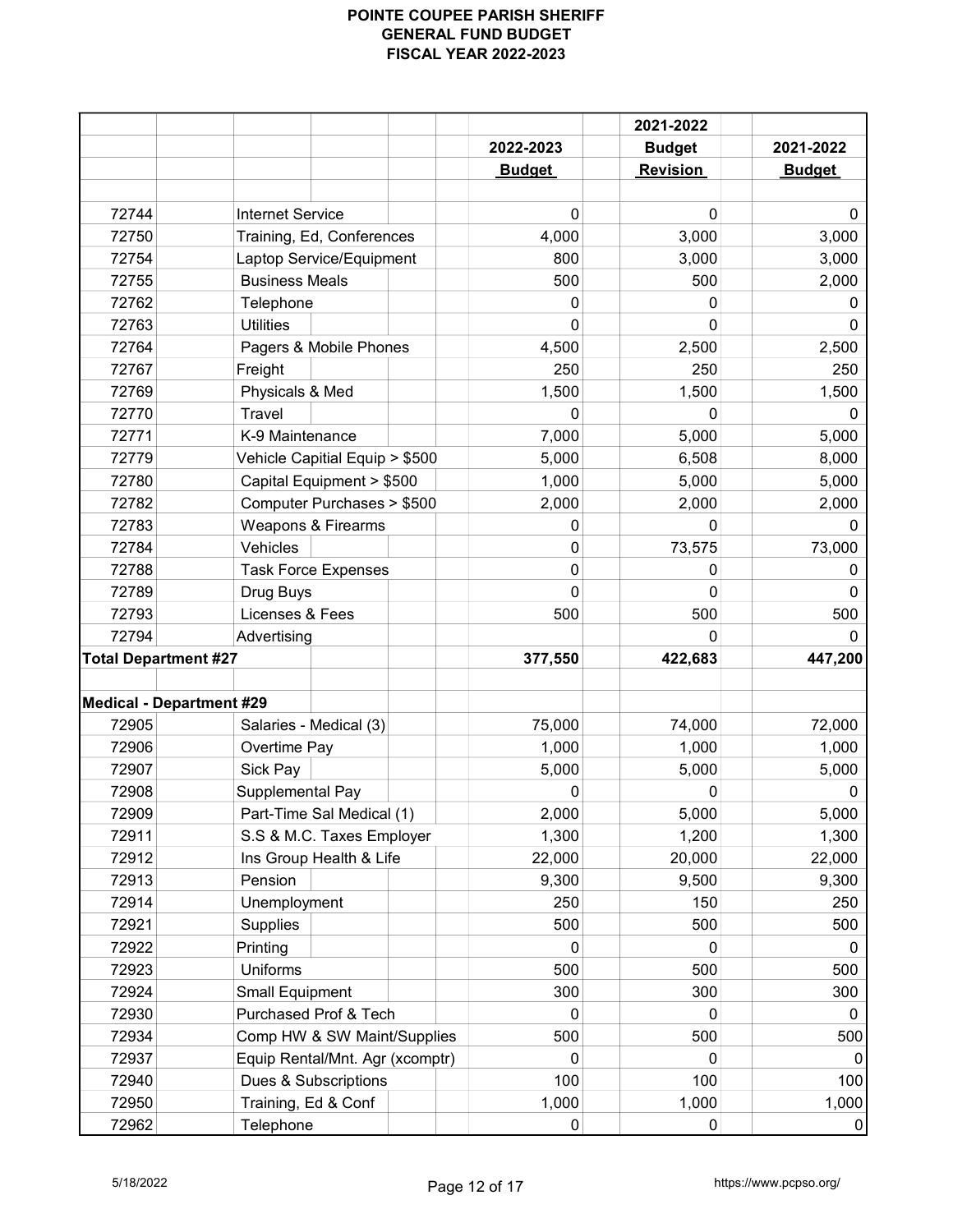|                             |                               |               | 2021-2022       |               |
|-----------------------------|-------------------------------|---------------|-----------------|---------------|
|                             |                               | 2022-2023     | <b>Budget</b>   | 2021-2022     |
|                             |                               | <b>Budget</b> | <b>Revision</b> | <b>Budget</b> |
|                             |                               |               |                 |               |
| 72969                       | Inmate Physicals & Med        | 0             | 0               | 0             |
| 72982                       | Comp Purchases > \$500        | 0             | 0               | $\mathbf{0}$  |
| <b>Total Department #29</b> |                               | 118,750       | 118,750         | 118,750       |
|                             |                               |               |                 |               |
| <b>Detention Center #30</b> |                               |               |                 |               |
| 73005                       | Salaries (28)                 | 890,000       | 870,000         | 890,000       |
| 73006                       | Overtime Pay                  | 100,000       | 180,000         | 100,000       |
| 73007                       | Sick Pay                      | 30,000        | 30,000          | 30,000        |
| 73008                       | Supplemental Pay (6)          | 36,000        | 24,000          | 24,000        |
| 73009                       | Part-Time Pay (4)             | 7,500         | 12,000          | 20,000        |
| 73011                       | S.S. & M/C Taxes Employer     | 20,000        | 18,000          | 20,000        |
| 73012                       | Insurance - Health & Life     | 310,000       | 280,000         | 310,000       |
| 73013                       | Pension                       | 122,500       | 110,000         | 122,500       |
| 73014                       | Unemployment                  | 3,000         | 2,000           | 3,000         |
| 73020                       | Ammunition                    | 0             | 0               | 0             |
| 73021                       | Supplies                      | 9,000         | 9,000           | 9,000         |
| 73022                       | Printing                      | 1,500         | 2,000           | 2,000         |
| 73023                       | Uniforms & Clothing Allow     | 10,000        | 15,000          | 15,000        |
| 73024                       | Small Equip & Furniture       | 5,000         | 5,000           | 5,000         |
| 73025                       | Film & Developing             | 0             | $\Omega$        | 0             |
| 73026                       | Fuel                          | 30,000        | 22,000          | 20,000        |
| 73027                       | Parts/On-Site Mnt             | 4,000         | 3,000           | 4,000         |
| 73028                       | <b>Tires</b>                  | 500           | 500             | 500           |
| 73030                       | Purchased Prof & Tech         | 5,000         | 5,000           | 4,000         |
| 73033                       | Radio Service & Repairs       | 500           | 500             | 500           |
| 73034                       | Computer HW & SW Maint        | 5,000         | 4,000           | 5,000         |
| 73035                       | Repairs & Maintenance         | 1,000         | 1,000           | 1,000         |
| 73036                       | Vehicle Maintenance           | 3,000         | 3,000           | 3,000         |
| 73037                       | Maint Agreement (noncomp)     | 3,500         | 3,500           | 4,000         |
| 73040                       | Dues & Subscriptions          | 1,000         | 1,000           | 1,500         |
| 73041                       | Garden Expense                | 0             | 0               | 0             |
| 73044                       | <b>Internet Service</b>       | 0             | 0               | 0             |
| 73050                       | Training, Ed, Conferences     | 5,000         | 6,000           | 6,000         |
| 73054                       | Laptop Service / Equipment    | 1,400         | 2,200           | 1,800         |
| 73055                       | <b>Business Meals</b>         | 500           | 500             | 500           |
| 73062                       | Telephone                     | 0             |                 | 0             |
| 73064                       | Pagers & Mobile Phones        | 5,000         | 3,000           | 3,000         |
| 73065                       | Rent & Leases                 | 0             | 0               | $\Omega$      |
| 73067                       | Freight                       | 500           | 500             | 500           |
| 73069                       | Physicals & Med               | 5,000         | 5,000           | 5,000         |
| 73071                       | K-9 Maintenance               | 0             | 0               | 0             |
| 73079                       | Vehicle Capital Equip > \$500 | 7,000         | 0               | 0             |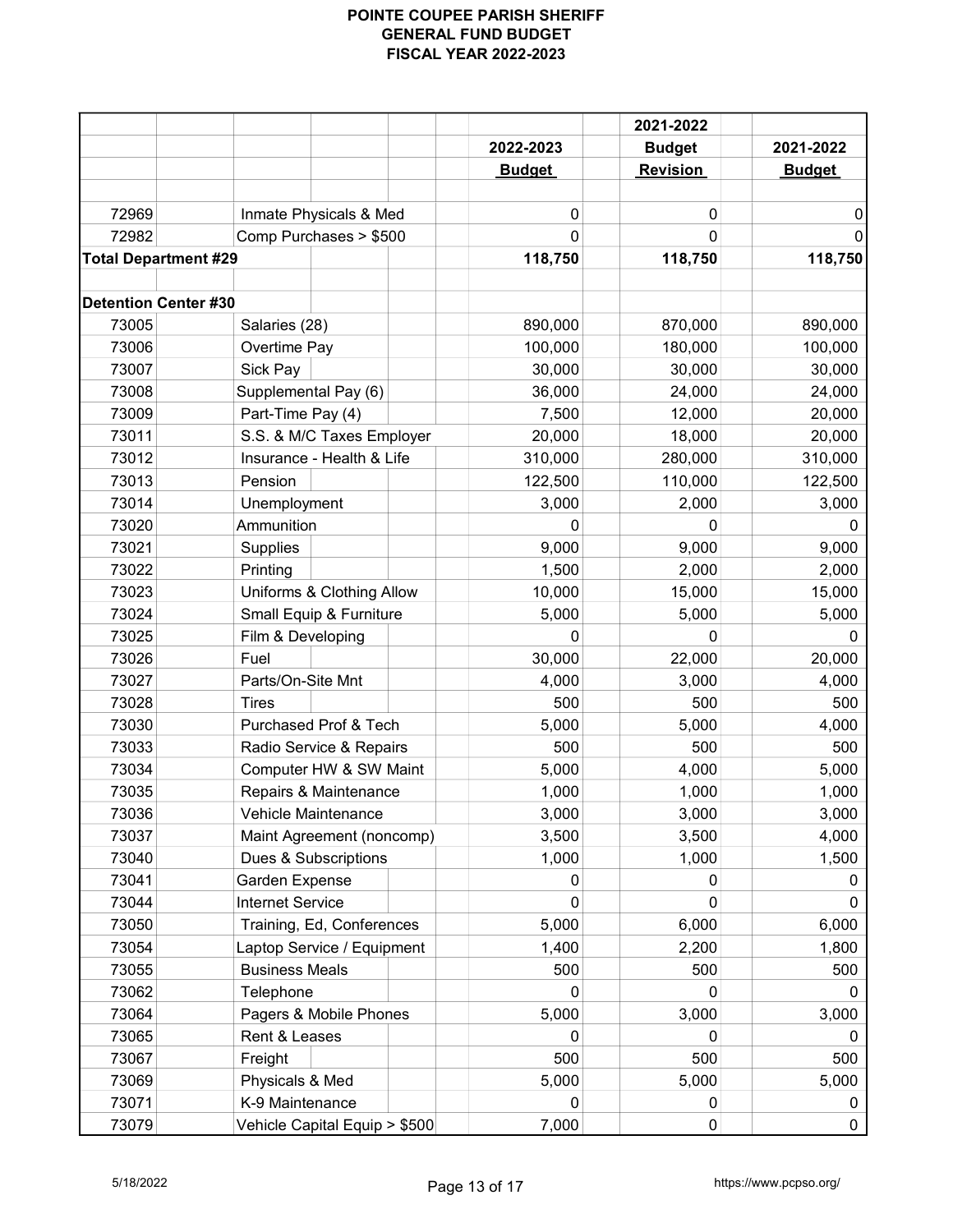|                             |                                           |               | 2021-2022       |               |  |
|-----------------------------|-------------------------------------------|---------------|-----------------|---------------|--|
|                             |                                           | 2022-2023     | <b>Budget</b>   | 2021-2022     |  |
|                             |                                           | <b>Budget</b> | <b>Revision</b> | <b>Budget</b> |  |
|                             |                                           |               |                 |               |  |
| 73080                       | Capital Equipment > \$500                 | 12,000        | 2,000           | 2,000         |  |
| 73081                       | <b>Capital Lease Payments</b>             | 0             | 0               | 0             |  |
| 73082                       | Computer Purchase > \$500                 | 3,000         | 3,000           | 3,000         |  |
| 73084                       | Vehicles                                  | 72,000        | 0               | 0             |  |
| 73085                       | Boats & Other Moveables                   | 0             | 0               | $\mathbf{0}$  |  |
| 73087                       | Inmate Housing                            | 0             | 0               | 0             |  |
| 73095                       | Licenses & Fees                           | 500           | 500             | 500           |  |
| 73093                       | <b>Manday Payments</b>                    | 0             | U               | 0             |  |
| <b>Total Department #30</b> |                                           | 1,709,900     | 1,623,200       | 1,616,300     |  |
|                             |                                           |               |                 |               |  |
|                             | Kitchen Detention Center - Department #31 |               |                 |               |  |
| 73105                       | Salaries (3)                              | 80,000        | 60,000          | 80,000        |  |
| 73106                       | Overtime Pay                              | 5,000         | 30,000          | 5,000         |  |
| 73107                       | Sick Pay                                  | 5,000         | 5,000           | 5,000         |  |
| 73109                       | Part-Time Pay                             | 0             | 0               | 0             |  |
| 73111                       | S.S. & M/C Taxes Employer                 | 1,500         | 1,500           | 1,500         |  |
| 73112                       | Insurance - Health & Life                 | 30,000        | 25,000          | 31,000        |  |
| 73113                       | Pension                                   | 8,000         | 7,000           | 8,500         |  |
| 73114                       | Unemployment                              | 200           | 200             | 200           |  |
| 73118                       | Kitchen Supplies                          | $\mathbf{0}$  | 0               | 0             |  |
| 73121                       | Supplies                                  | 500           | 500             | 500           |  |
| 73123                       | Uniforms & Clothing Allow                 | 750           | 750             | 750           |  |
| 73124                       | <b>Small Equipment</b>                    | $\mathbf 0$   | 0               | 0             |  |
| 73126                       | Fuel                                      | 0             | 0               | $\mathbf 0$   |  |
| 73129                       | <b>Food Products</b>                      | 75,000        | 90,000          | 100,000       |  |
| 73130                       | Purchased Prof & Tech                     | 0             | O               | 0             |  |
| 73134                       | Comp HW & SW Maint/Supp                   | 500           | 500             | 500           |  |
| 73140                       | Dues & Subscriptions                      | 150           | 150             | 150           |  |
| 73150                       | Training, Ed, Conference                  | 0             |                 | 0             |  |
| 73167                       | Freight                                   | 0             |                 | 0             |  |
| 73169                       | Physicals & Medical                       | 1,000         | 1,000           | 1,000         |  |
| 73180                       | Capital Equipment > \$500                 | 0             |                 | 0             |  |
| 73182                       | Computer Purchases > \$500                | 0             | 0               |               |  |
| <b>Total Department #31</b> |                                           | 207,600       | 221,600         | 234,100       |  |
|                             |                                           |               |                 |               |  |
|                             | <b>Minimum Security - Department #32</b>  |               |                 |               |  |
| 73221                       | Supplies                                  | 3,000         | 2,000           | 4,000         |  |
| 73222                       | Printing                                  | 0             | 0               | 0             |  |
| 73223                       | Uniforms & Clothing Allowance             | 0             | 0               | 0             |  |
| 73224                       | <b>Small Equipment</b>                    | 1,500         | 0               | 1,500         |  |
| 73226                       | Fuel                                      | 0             | 0               | 0             |  |
| 73227                       | Parts/Vehicle Maint on-site               | 0             | 0               | 0             |  |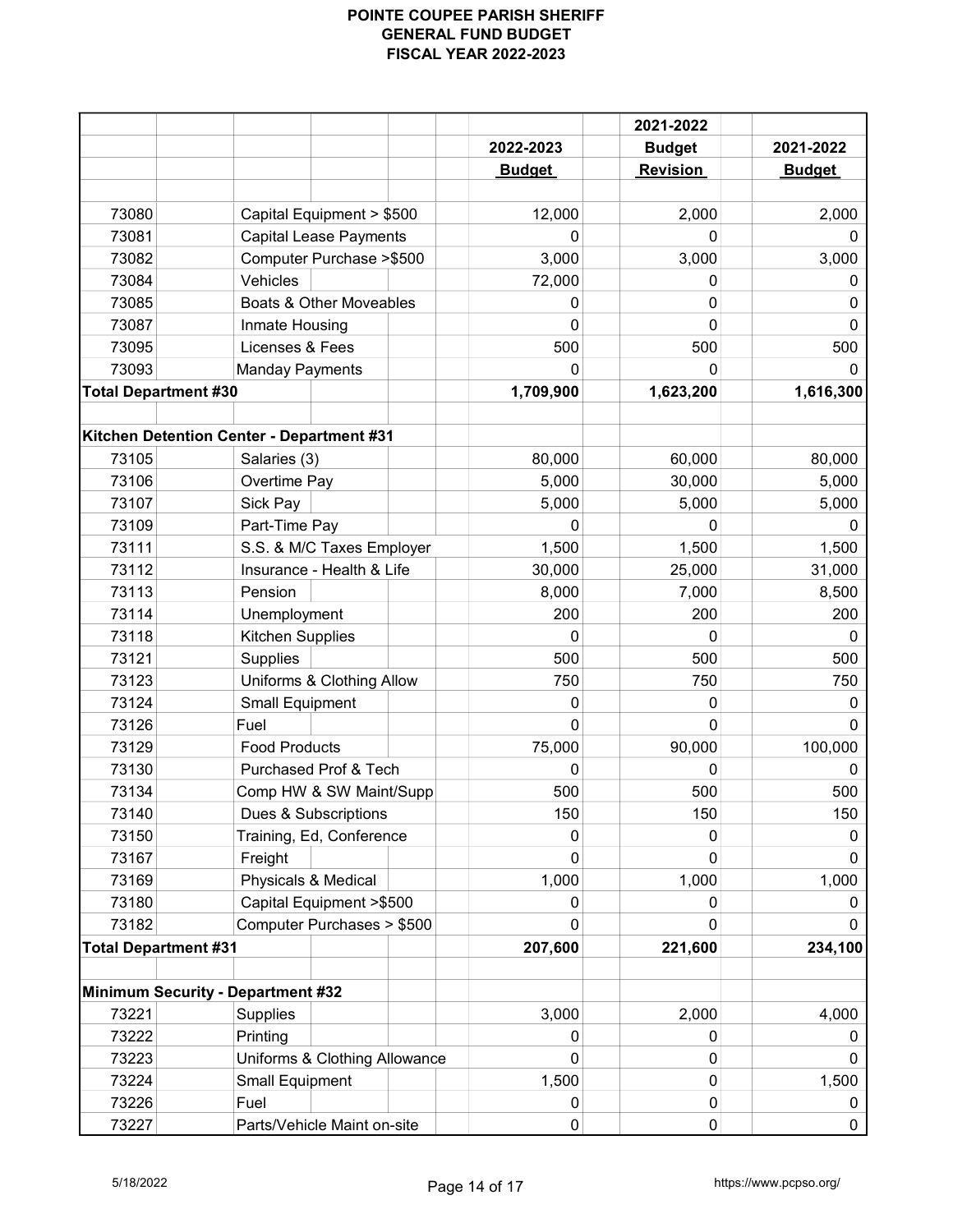| 2021-2022<br>2022-2023<br><b>Budget</b><br><b>Revision</b><br><b>Budget</b><br><b>Budget</b><br>73229<br>40,000<br>40,000<br>50,000<br>Food - DOC inmates<br>73230<br>Purchased Prof & Tech<br>5,000<br>10,000<br>$\Omega$<br>3,850<br>73234<br>4,500<br>Computer HW & SW Maint/Supp<br>4,500<br>73235<br>Repairs & Maint (X Vehicle)<br>0<br>0<br>0<br>73237<br><b>Equip Rental</b><br>0<br>0<br>0<br><b>Utilities</b><br>0<br>73263<br>0<br>0<br>73265<br>$\mathbf 0$<br>Rent & Leases<br>0<br>0<br>250<br>73267<br>250<br>Freight<br>0<br>73269<br>0<br>20,000<br>Physicals & Medical<br>0<br>73280<br>Capital Equipment > \$500<br>0<br>$\mathbf 0$<br>0<br>73282<br>Computer Purchases > \$500<br>0<br>0<br>0<br>73293<br>Licenses & Fees<br>0<br>O<br>$\Omega$<br>90,250<br><b>Total Department #32</b><br>54,250<br>45,850<br><b>Maintenance Shop - Department #40</b><br>74005<br>Salaries (1)<br>54,000<br>50,000<br>49,000<br>74006<br>Overtime Pay<br>1,000<br>1,000<br>1,000<br>74007<br>Sick Pay<br>2,500<br>2,500<br>2,500<br>74008<br>6,000<br>6,000<br>Supplemental Pay (1)<br>6,000<br>Part-Time Pay<br>74009<br>1,500<br>1,500<br>3,000<br>S.S. & M/C Taxes Employer<br>74011<br>1,000<br>1,000<br>1,000<br>Insurance - Health & Life<br>10,250<br>10,000<br>74012<br>12,000<br>74013<br>6,800<br>6,600<br>Pension<br>7,000<br>200<br>100<br>200<br>74014<br>Unemployment<br>74021<br>Supplies - Office<br>5,000<br>5,000<br>5,000<br>Uniforms & Clothing Allow<br>250<br>74023<br>250<br>250<br>74024<br>Small Equip & Furniture<br>3,000<br>2,000<br>3,000<br>74026<br>Fuel<br>15,000<br>11,000<br>7,500<br>11,000<br>74027<br>12,000<br>12,000<br>Parts/On-Site Mnt<br>20,000<br>20,000<br>20,000<br>74028<br><b>Tires</b><br>74030<br>Purchased Prof & Tech Serv<br>1,000<br>2,000<br>2,000<br>74033<br>Radio Services & Repairs<br>0<br>0<br>0<br>74034<br>Comp HW & SW Maint/Supplies<br>0<br>0<br>$\Omega$<br>74035<br>Repairs & Maintenance<br>2,000<br>4,000<br>3,000<br>Vehicle Maintenance<br>74036<br>2,000<br>2,000<br>2,000<br>74037<br>Equip Rent/M.A. (Not Computer)<br>2,500<br>2,500<br>4,000<br>Security/Alarm Services<br>74038<br>500<br>500<br>500<br><b>Disposal Services</b><br>74039<br>2,500<br>2,500<br>2,500<br>74040<br>Dues & Subscriptions<br>50<br>50<br>50<br>74050<br>Training, Ed, Conferences<br>250<br>0<br>0<br>Laptop/gps Service Equipment<br>200<br>74054<br>200<br>200 |  |  | 2021-2022 |  |  |  |
|------------------------------------------------------------------------------------------------------------------------------------------------------------------------------------------------------------------------------------------------------------------------------------------------------------------------------------------------------------------------------------------------------------------------------------------------------------------------------------------------------------------------------------------------------------------------------------------------------------------------------------------------------------------------------------------------------------------------------------------------------------------------------------------------------------------------------------------------------------------------------------------------------------------------------------------------------------------------------------------------------------------------------------------------------------------------------------------------------------------------------------------------------------------------------------------------------------------------------------------------------------------------------------------------------------------------------------------------------------------------------------------------------------------------------------------------------------------------------------------------------------------------------------------------------------------------------------------------------------------------------------------------------------------------------------------------------------------------------------------------------------------------------------------------------------------------------------------------------------------------------------------------------------------------------------------------------------------------------------------------------------------------------------------------------------------------------------------------------------------------------------------------------------------------------------------------------------------------------------------------------------------------------------------------------------------------------------------------------------------------------------------------------------------------------------|--|--|-----------|--|--|--|
|                                                                                                                                                                                                                                                                                                                                                                                                                                                                                                                                                                                                                                                                                                                                                                                                                                                                                                                                                                                                                                                                                                                                                                                                                                                                                                                                                                                                                                                                                                                                                                                                                                                                                                                                                                                                                                                                                                                                                                                                                                                                                                                                                                                                                                                                                                                                                                                                                                    |  |  |           |  |  |  |
|                                                                                                                                                                                                                                                                                                                                                                                                                                                                                                                                                                                                                                                                                                                                                                                                                                                                                                                                                                                                                                                                                                                                                                                                                                                                                                                                                                                                                                                                                                                                                                                                                                                                                                                                                                                                                                                                                                                                                                                                                                                                                                                                                                                                                                                                                                                                                                                                                                    |  |  |           |  |  |  |
|                                                                                                                                                                                                                                                                                                                                                                                                                                                                                                                                                                                                                                                                                                                                                                                                                                                                                                                                                                                                                                                                                                                                                                                                                                                                                                                                                                                                                                                                                                                                                                                                                                                                                                                                                                                                                                                                                                                                                                                                                                                                                                                                                                                                                                                                                                                                                                                                                                    |  |  |           |  |  |  |
|                                                                                                                                                                                                                                                                                                                                                                                                                                                                                                                                                                                                                                                                                                                                                                                                                                                                                                                                                                                                                                                                                                                                                                                                                                                                                                                                                                                                                                                                                                                                                                                                                                                                                                                                                                                                                                                                                                                                                                                                                                                                                                                                                                                                                                                                                                                                                                                                                                    |  |  |           |  |  |  |
|                                                                                                                                                                                                                                                                                                                                                                                                                                                                                                                                                                                                                                                                                                                                                                                                                                                                                                                                                                                                                                                                                                                                                                                                                                                                                                                                                                                                                                                                                                                                                                                                                                                                                                                                                                                                                                                                                                                                                                                                                                                                                                                                                                                                                                                                                                                                                                                                                                    |  |  |           |  |  |  |
|                                                                                                                                                                                                                                                                                                                                                                                                                                                                                                                                                                                                                                                                                                                                                                                                                                                                                                                                                                                                                                                                                                                                                                                                                                                                                                                                                                                                                                                                                                                                                                                                                                                                                                                                                                                                                                                                                                                                                                                                                                                                                                                                                                                                                                                                                                                                                                                                                                    |  |  |           |  |  |  |
|                                                                                                                                                                                                                                                                                                                                                                                                                                                                                                                                                                                                                                                                                                                                                                                                                                                                                                                                                                                                                                                                                                                                                                                                                                                                                                                                                                                                                                                                                                                                                                                                                                                                                                                                                                                                                                                                                                                                                                                                                                                                                                                                                                                                                                                                                                                                                                                                                                    |  |  |           |  |  |  |
|                                                                                                                                                                                                                                                                                                                                                                                                                                                                                                                                                                                                                                                                                                                                                                                                                                                                                                                                                                                                                                                                                                                                                                                                                                                                                                                                                                                                                                                                                                                                                                                                                                                                                                                                                                                                                                                                                                                                                                                                                                                                                                                                                                                                                                                                                                                                                                                                                                    |  |  |           |  |  |  |
|                                                                                                                                                                                                                                                                                                                                                                                                                                                                                                                                                                                                                                                                                                                                                                                                                                                                                                                                                                                                                                                                                                                                                                                                                                                                                                                                                                                                                                                                                                                                                                                                                                                                                                                                                                                                                                                                                                                                                                                                                                                                                                                                                                                                                                                                                                                                                                                                                                    |  |  |           |  |  |  |
|                                                                                                                                                                                                                                                                                                                                                                                                                                                                                                                                                                                                                                                                                                                                                                                                                                                                                                                                                                                                                                                                                                                                                                                                                                                                                                                                                                                                                                                                                                                                                                                                                                                                                                                                                                                                                                                                                                                                                                                                                                                                                                                                                                                                                                                                                                                                                                                                                                    |  |  |           |  |  |  |
|                                                                                                                                                                                                                                                                                                                                                                                                                                                                                                                                                                                                                                                                                                                                                                                                                                                                                                                                                                                                                                                                                                                                                                                                                                                                                                                                                                                                                                                                                                                                                                                                                                                                                                                                                                                                                                                                                                                                                                                                                                                                                                                                                                                                                                                                                                                                                                                                                                    |  |  |           |  |  |  |
|                                                                                                                                                                                                                                                                                                                                                                                                                                                                                                                                                                                                                                                                                                                                                                                                                                                                                                                                                                                                                                                                                                                                                                                                                                                                                                                                                                                                                                                                                                                                                                                                                                                                                                                                                                                                                                                                                                                                                                                                                                                                                                                                                                                                                                                                                                                                                                                                                                    |  |  |           |  |  |  |
|                                                                                                                                                                                                                                                                                                                                                                                                                                                                                                                                                                                                                                                                                                                                                                                                                                                                                                                                                                                                                                                                                                                                                                                                                                                                                                                                                                                                                                                                                                                                                                                                                                                                                                                                                                                                                                                                                                                                                                                                                                                                                                                                                                                                                                                                                                                                                                                                                                    |  |  |           |  |  |  |
|                                                                                                                                                                                                                                                                                                                                                                                                                                                                                                                                                                                                                                                                                                                                                                                                                                                                                                                                                                                                                                                                                                                                                                                                                                                                                                                                                                                                                                                                                                                                                                                                                                                                                                                                                                                                                                                                                                                                                                                                                                                                                                                                                                                                                                                                                                                                                                                                                                    |  |  |           |  |  |  |
|                                                                                                                                                                                                                                                                                                                                                                                                                                                                                                                                                                                                                                                                                                                                                                                                                                                                                                                                                                                                                                                                                                                                                                                                                                                                                                                                                                                                                                                                                                                                                                                                                                                                                                                                                                                                                                                                                                                                                                                                                                                                                                                                                                                                                                                                                                                                                                                                                                    |  |  |           |  |  |  |
|                                                                                                                                                                                                                                                                                                                                                                                                                                                                                                                                                                                                                                                                                                                                                                                                                                                                                                                                                                                                                                                                                                                                                                                                                                                                                                                                                                                                                                                                                                                                                                                                                                                                                                                                                                                                                                                                                                                                                                                                                                                                                                                                                                                                                                                                                                                                                                                                                                    |  |  |           |  |  |  |
|                                                                                                                                                                                                                                                                                                                                                                                                                                                                                                                                                                                                                                                                                                                                                                                                                                                                                                                                                                                                                                                                                                                                                                                                                                                                                                                                                                                                                                                                                                                                                                                                                                                                                                                                                                                                                                                                                                                                                                                                                                                                                                                                                                                                                                                                                                                                                                                                                                    |  |  |           |  |  |  |
|                                                                                                                                                                                                                                                                                                                                                                                                                                                                                                                                                                                                                                                                                                                                                                                                                                                                                                                                                                                                                                                                                                                                                                                                                                                                                                                                                                                                                                                                                                                                                                                                                                                                                                                                                                                                                                                                                                                                                                                                                                                                                                                                                                                                                                                                                                                                                                                                                                    |  |  |           |  |  |  |
|                                                                                                                                                                                                                                                                                                                                                                                                                                                                                                                                                                                                                                                                                                                                                                                                                                                                                                                                                                                                                                                                                                                                                                                                                                                                                                                                                                                                                                                                                                                                                                                                                                                                                                                                                                                                                                                                                                                                                                                                                                                                                                                                                                                                                                                                                                                                                                                                                                    |  |  |           |  |  |  |
|                                                                                                                                                                                                                                                                                                                                                                                                                                                                                                                                                                                                                                                                                                                                                                                                                                                                                                                                                                                                                                                                                                                                                                                                                                                                                                                                                                                                                                                                                                                                                                                                                                                                                                                                                                                                                                                                                                                                                                                                                                                                                                                                                                                                                                                                                                                                                                                                                                    |  |  |           |  |  |  |
|                                                                                                                                                                                                                                                                                                                                                                                                                                                                                                                                                                                                                                                                                                                                                                                                                                                                                                                                                                                                                                                                                                                                                                                                                                                                                                                                                                                                                                                                                                                                                                                                                                                                                                                                                                                                                                                                                                                                                                                                                                                                                                                                                                                                                                                                                                                                                                                                                                    |  |  |           |  |  |  |
|                                                                                                                                                                                                                                                                                                                                                                                                                                                                                                                                                                                                                                                                                                                                                                                                                                                                                                                                                                                                                                                                                                                                                                                                                                                                                                                                                                                                                                                                                                                                                                                                                                                                                                                                                                                                                                                                                                                                                                                                                                                                                                                                                                                                                                                                                                                                                                                                                                    |  |  |           |  |  |  |
|                                                                                                                                                                                                                                                                                                                                                                                                                                                                                                                                                                                                                                                                                                                                                                                                                                                                                                                                                                                                                                                                                                                                                                                                                                                                                                                                                                                                                                                                                                                                                                                                                                                                                                                                                                                                                                                                                                                                                                                                                                                                                                                                                                                                                                                                                                                                                                                                                                    |  |  |           |  |  |  |
|                                                                                                                                                                                                                                                                                                                                                                                                                                                                                                                                                                                                                                                                                                                                                                                                                                                                                                                                                                                                                                                                                                                                                                                                                                                                                                                                                                                                                                                                                                                                                                                                                                                                                                                                                                                                                                                                                                                                                                                                                                                                                                                                                                                                                                                                                                                                                                                                                                    |  |  |           |  |  |  |
|                                                                                                                                                                                                                                                                                                                                                                                                                                                                                                                                                                                                                                                                                                                                                                                                                                                                                                                                                                                                                                                                                                                                                                                                                                                                                                                                                                                                                                                                                                                                                                                                                                                                                                                                                                                                                                                                                                                                                                                                                                                                                                                                                                                                                                                                                                                                                                                                                                    |  |  |           |  |  |  |
|                                                                                                                                                                                                                                                                                                                                                                                                                                                                                                                                                                                                                                                                                                                                                                                                                                                                                                                                                                                                                                                                                                                                                                                                                                                                                                                                                                                                                                                                                                                                                                                                                                                                                                                                                                                                                                                                                                                                                                                                                                                                                                                                                                                                                                                                                                                                                                                                                                    |  |  |           |  |  |  |
|                                                                                                                                                                                                                                                                                                                                                                                                                                                                                                                                                                                                                                                                                                                                                                                                                                                                                                                                                                                                                                                                                                                                                                                                                                                                                                                                                                                                                                                                                                                                                                                                                                                                                                                                                                                                                                                                                                                                                                                                                                                                                                                                                                                                                                                                                                                                                                                                                                    |  |  |           |  |  |  |
|                                                                                                                                                                                                                                                                                                                                                                                                                                                                                                                                                                                                                                                                                                                                                                                                                                                                                                                                                                                                                                                                                                                                                                                                                                                                                                                                                                                                                                                                                                                                                                                                                                                                                                                                                                                                                                                                                                                                                                                                                                                                                                                                                                                                                                                                                                                                                                                                                                    |  |  |           |  |  |  |
|                                                                                                                                                                                                                                                                                                                                                                                                                                                                                                                                                                                                                                                                                                                                                                                                                                                                                                                                                                                                                                                                                                                                                                                                                                                                                                                                                                                                                                                                                                                                                                                                                                                                                                                                                                                                                                                                                                                                                                                                                                                                                                                                                                                                                                                                                                                                                                                                                                    |  |  |           |  |  |  |
|                                                                                                                                                                                                                                                                                                                                                                                                                                                                                                                                                                                                                                                                                                                                                                                                                                                                                                                                                                                                                                                                                                                                                                                                                                                                                                                                                                                                                                                                                                                                                                                                                                                                                                                                                                                                                                                                                                                                                                                                                                                                                                                                                                                                                                                                                                                                                                                                                                    |  |  |           |  |  |  |
|                                                                                                                                                                                                                                                                                                                                                                                                                                                                                                                                                                                                                                                                                                                                                                                                                                                                                                                                                                                                                                                                                                                                                                                                                                                                                                                                                                                                                                                                                                                                                                                                                                                                                                                                                                                                                                                                                                                                                                                                                                                                                                                                                                                                                                                                                                                                                                                                                                    |  |  |           |  |  |  |
|                                                                                                                                                                                                                                                                                                                                                                                                                                                                                                                                                                                                                                                                                                                                                                                                                                                                                                                                                                                                                                                                                                                                                                                                                                                                                                                                                                                                                                                                                                                                                                                                                                                                                                                                                                                                                                                                                                                                                                                                                                                                                                                                                                                                                                                                                                                                                                                                                                    |  |  |           |  |  |  |
|                                                                                                                                                                                                                                                                                                                                                                                                                                                                                                                                                                                                                                                                                                                                                                                                                                                                                                                                                                                                                                                                                                                                                                                                                                                                                                                                                                                                                                                                                                                                                                                                                                                                                                                                                                                                                                                                                                                                                                                                                                                                                                                                                                                                                                                                                                                                                                                                                                    |  |  |           |  |  |  |
|                                                                                                                                                                                                                                                                                                                                                                                                                                                                                                                                                                                                                                                                                                                                                                                                                                                                                                                                                                                                                                                                                                                                                                                                                                                                                                                                                                                                                                                                                                                                                                                                                                                                                                                                                                                                                                                                                                                                                                                                                                                                                                                                                                                                                                                                                                                                                                                                                                    |  |  |           |  |  |  |
|                                                                                                                                                                                                                                                                                                                                                                                                                                                                                                                                                                                                                                                                                                                                                                                                                                                                                                                                                                                                                                                                                                                                                                                                                                                                                                                                                                                                                                                                                                                                                                                                                                                                                                                                                                                                                                                                                                                                                                                                                                                                                                                                                                                                                                                                                                                                                                                                                                    |  |  |           |  |  |  |
|                                                                                                                                                                                                                                                                                                                                                                                                                                                                                                                                                                                                                                                                                                                                                                                                                                                                                                                                                                                                                                                                                                                                                                                                                                                                                                                                                                                                                                                                                                                                                                                                                                                                                                                                                                                                                                                                                                                                                                                                                                                                                                                                                                                                                                                                                                                                                                                                                                    |  |  |           |  |  |  |
|                                                                                                                                                                                                                                                                                                                                                                                                                                                                                                                                                                                                                                                                                                                                                                                                                                                                                                                                                                                                                                                                                                                                                                                                                                                                                                                                                                                                                                                                                                                                                                                                                                                                                                                                                                                                                                                                                                                                                                                                                                                                                                                                                                                                                                                                                                                                                                                                                                    |  |  |           |  |  |  |
|                                                                                                                                                                                                                                                                                                                                                                                                                                                                                                                                                                                                                                                                                                                                                                                                                                                                                                                                                                                                                                                                                                                                                                                                                                                                                                                                                                                                                                                                                                                                                                                                                                                                                                                                                                                                                                                                                                                                                                                                                                                                                                                                                                                                                                                                                                                                                                                                                                    |  |  |           |  |  |  |
|                                                                                                                                                                                                                                                                                                                                                                                                                                                                                                                                                                                                                                                                                                                                                                                                                                                                                                                                                                                                                                                                                                                                                                                                                                                                                                                                                                                                                                                                                                                                                                                                                                                                                                                                                                                                                                                                                                                                                                                                                                                                                                                                                                                                                                                                                                                                                                                                                                    |  |  |           |  |  |  |
|                                                                                                                                                                                                                                                                                                                                                                                                                                                                                                                                                                                                                                                                                                                                                                                                                                                                                                                                                                                                                                                                                                                                                                                                                                                                                                                                                                                                                                                                                                                                                                                                                                                                                                                                                                                                                                                                                                                                                                                                                                                                                                                                                                                                                                                                                                                                                                                                                                    |  |  |           |  |  |  |
|                                                                                                                                                                                                                                                                                                                                                                                                                                                                                                                                                                                                                                                                                                                                                                                                                                                                                                                                                                                                                                                                                                                                                                                                                                                                                                                                                                                                                                                                                                                                                                                                                                                                                                                                                                                                                                                                                                                                                                                                                                                                                                                                                                                                                                                                                                                                                                                                                                    |  |  |           |  |  |  |
|                                                                                                                                                                                                                                                                                                                                                                                                                                                                                                                                                                                                                                                                                                                                                                                                                                                                                                                                                                                                                                                                                                                                                                                                                                                                                                                                                                                                                                                                                                                                                                                                                                                                                                                                                                                                                                                                                                                                                                                                                                                                                                                                                                                                                                                                                                                                                                                                                                    |  |  |           |  |  |  |
|                                                                                                                                                                                                                                                                                                                                                                                                                                                                                                                                                                                                                                                                                                                                                                                                                                                                                                                                                                                                                                                                                                                                                                                                                                                                                                                                                                                                                                                                                                                                                                                                                                                                                                                                                                                                                                                                                                                                                                                                                                                                                                                                                                                                                                                                                                                                                                                                                                    |  |  |           |  |  |  |
|                                                                                                                                                                                                                                                                                                                                                                                                                                                                                                                                                                                                                                                                                                                                                                                                                                                                                                                                                                                                                                                                                                                                                                                                                                                                                                                                                                                                                                                                                                                                                                                                                                                                                                                                                                                                                                                                                                                                                                                                                                                                                                                                                                                                                                                                                                                                                                                                                                    |  |  |           |  |  |  |
| 74055<br>Meals<br>0<br>0<br>$\mathbf 0$                                                                                                                                                                                                                                                                                                                                                                                                                                                                                                                                                                                                                                                                                                                                                                                                                                                                                                                                                                                                                                                                                                                                                                                                                                                                                                                                                                                                                                                                                                                                                                                                                                                                                                                                                                                                                                                                                                                                                                                                                                                                                                                                                                                                                                                                                                                                                                                            |  |  |           |  |  |  |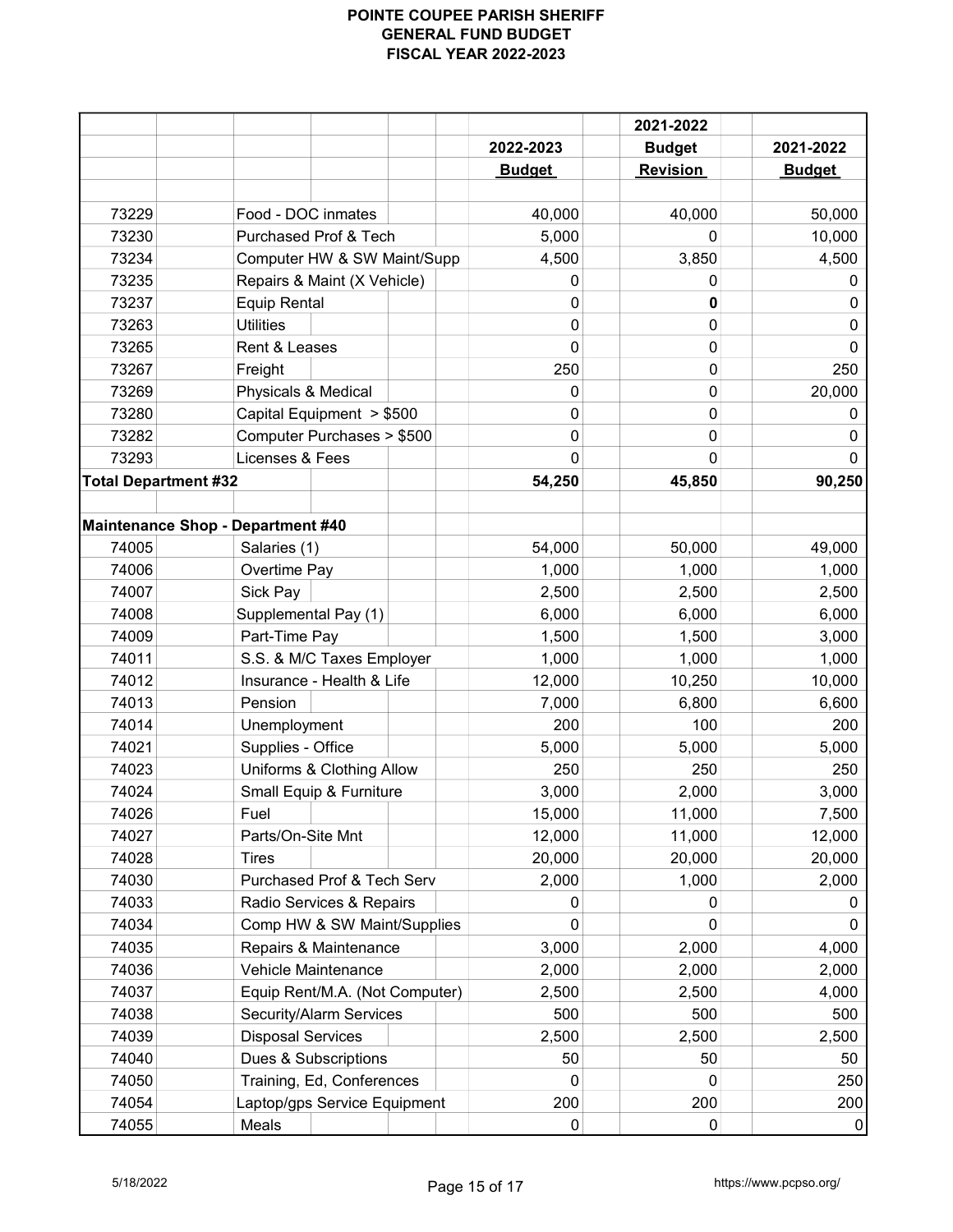|                                           |                               | 2021-2022      |                 |                |
|-------------------------------------------|-------------------------------|----------------|-----------------|----------------|
|                                           |                               | 2022-2023      | <b>Budget</b>   | 2021-2022      |
|                                           |                               | <b>Budget</b>  | <b>Revision</b> | <b>Budget</b>  |
|                                           |                               |                |                 |                |
| 74062                                     | Telephone                     | $\Omega$       | 0               | 0              |
| 74063                                     | <b>Utilities</b>              | 6,000          | 6,000           | 6,000          |
| 74064                                     | Pagers & Mobile Phones        | 600            | 600             | 750            |
| 74065                                     | <b>Building Lease</b>         | 12,000         | 11,000          | 11,000         |
| 74067                                     | Freight                       | 50             | 50              | 50             |
| 74070                                     | Travel                        | 0              | 0               | 0              |
| 74079                                     | Vehicle Capital Equip > \$500 | 0              | 0               |                |
| 74080                                     | Capital Equip > \$500         | 23,000         | 8,000           | 20,000         |
| 74083                                     | Weapons & Firearms            | 0              | 0               | 0              |
| 74084                                     | Vehicles                      | 0              | 0               | 0              |
| 74086                                     | <b>Building Improvements</b>  | 0              | 0               | $\mathbf{0}$   |
| 74093                                     | Licenses & Fees               | 500            | 500             | 500            |
| <b>Total Department #40</b>               |                               | 195,350        | 165,300         | 180,850        |
| <b>Substations - Department #41</b>       |                               |                |                 |                |
| 74121                                     | Supplies                      | 0              | 0               | 0              |
| 74122                                     | Printing                      | 0              | 0               | 0              |
| 74124                                     | <b>Small Equipment</b>        | 0              | 0               | 0              |
| 74130                                     | Purchased Prof & Tech         | 0              | 0               | 0              |
| 74133                                     | Radio Service & Repairs       | 0              | 0               | 0              |
| 74134                                     | Comp HW & SW Maint/Supp       | 0              | 0               | 0              |
| 74135                                     | Repairs & Maintenance         | 0              | 0               | 0              |
| 74162                                     | Telephone                     | 0              | 2,500           | 2,500          |
| 74180                                     | Capital Equipment > \$500     | 0              | 0               | 0              |
| <b>Total Department #41</b>               |                               | 0              | 2,500           | 2,500          |
|                                           |                               |                |                 |                |
| Fairs/Festivals - Department #60<br>76006 | Overtime                      |                |                 |                |
| 76009                                     | Part-time Pay                 | 8,000<br>1,000 | 5,000<br>500    | 8,000<br>1,000 |
| 76011                                     | S.S. & M/C Taxes Employer     | 250            | 250             | 250            |
| 76012                                     | Insurance - Health & Life     | 2,500          | 2,000           | 2,500          |
| 76014                                     | Unemployment                  | 50             | 50              | 50             |
| 76021                                     | Supplies                      | 200            | 200             | 200            |
| <b>Total Department #60</b>               |                               | 12,000         | 8,000           | 12,000         |
|                                           |                               |                |                 |                |
| Mardi Gras #61                            |                               |                |                 |                |
| 76106                                     | Overtime                      | 15,000         | 12,600          | 15,000         |
| 76109                                     | Part-Time Pay                 | 1,000          | 600             | 1,000          |
| 76111                                     | SS & MC Taxes Employer        | 250            | 250             | 250            |
| 76112                                     | Ins Group Health & Life       | 3,000          | 3,200           | 3,000          |
| 76113                                     | Pension                       | 0              | 0               | 0              |
| 76114                                     | Unemployment                  | 50             | 25              | 50             |